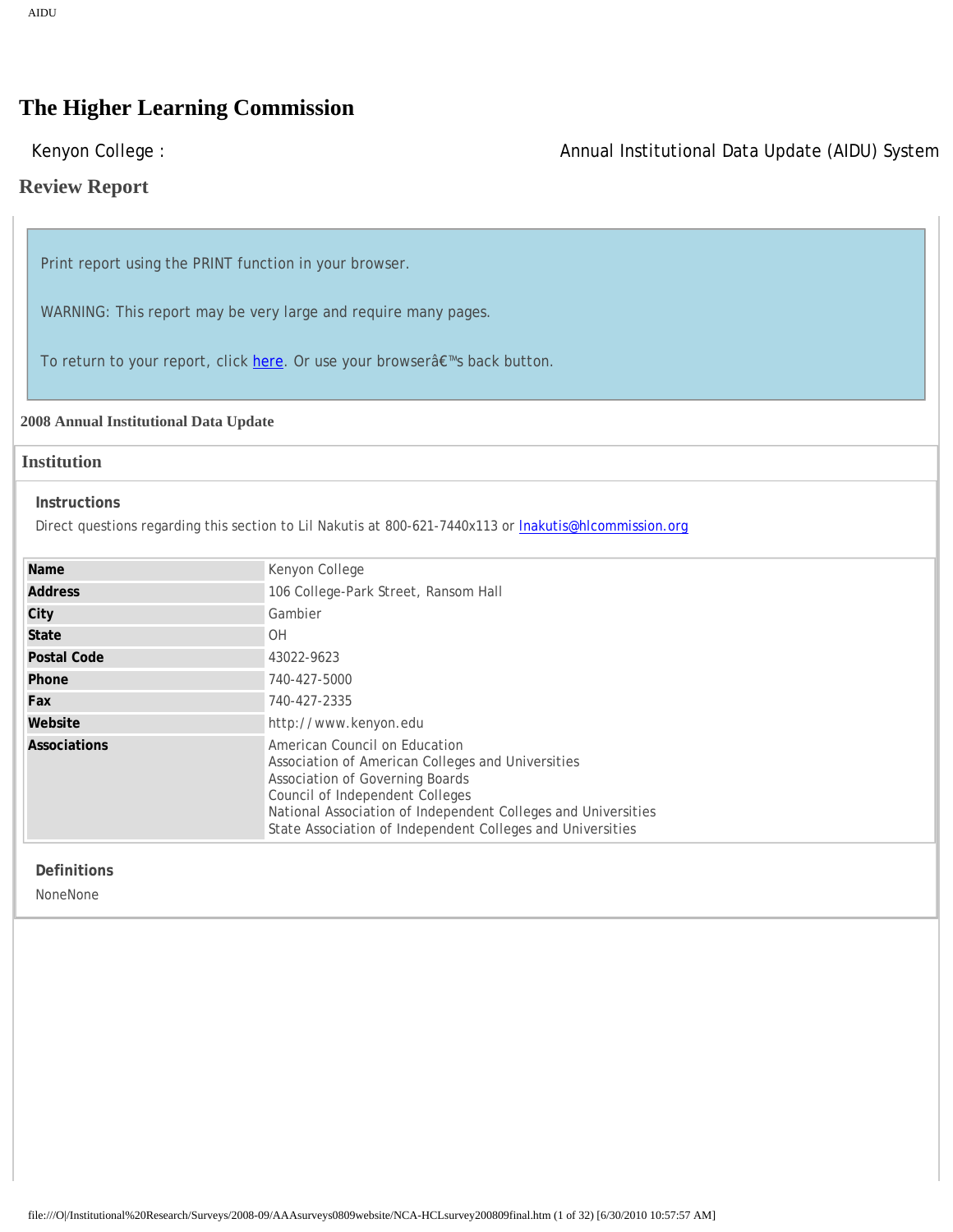# **Contact Information**

# **Instructions**

Direct questions regarding this section to Lil Nakutis at 800-621-7440x113 or **Inakutis@hlcommission.org** 

- Include designations such as S.J., B.V.M., etc. in the Suffix field
- **DO NOT INCLUDE ACADEMIC CREDENTIALS** such as M.B.A., M.S.N., D.B.A, J.D., etc.
- If the permanent position is vacant, enter the interim or acting officer

 $\bullet$  indicates items that have been completed

Definitions for this section can be found at the **bottom** of this page.

| O | <b>Contact Type</b>               | Name                | <b>Title</b>                                       | <b>Address</b>                                       | City    | State     | Postal Code | Phone                 | Fax                       | Email              |
|---|-----------------------------------|---------------------|----------------------------------------------------|------------------------------------------------------|---------|-----------|-------------|-----------------------|---------------------------|--------------------|
|   | Chief Executive Dr. S.<br>Officer | Georgia<br>Nugent   | President                                          | Ransom Hall<br>24                                    | Gambier | <b>OH</b> | 430229623   | 740-427-<br>5111      | $740-$<br>$427 -$<br>2335 | nugent@kenyon.edu  |
|   | Chief Academic Nayef<br>Officer   | Samhat              | Provost                                            | 106 College-<br>Park Street.<br>Ransom Hall          | Gambier | OH        | 43022-9623  | $740 - 427 -$<br>5114 | 740-<br>$427 -$<br>5870   | samhatn@kenyon.edu |
|   | <b>Chief Financial</b><br>Officer | G. Nelson           | Mr. Joseph Vice President<br>for Finance           | 209 Chase<br>Avenue                                  | Gambier | <b>OH</b> | 430229623   | $740 - 427 -$<br>5172 | $740-$<br>$427 -$<br>5651 | nelson@kenyon.edu  |
|   | Data Update<br>Coordinator        | Ronald K.<br>Griggs | Director of IS<br>and<br>Institutional<br>Research | 103 College<br>Drive, Olin/<br>Chalmers<br>Libraries | Gambier | <b>OH</b> | 430229623   | $740 - 427 -$<br>5632 | 740-<br>$427 -$<br>5824   | griggs@kenyon.edu  |

#### **Definitions**

#### **Data Update Coordinator**

- Was/is appointed by your CEO
- Is responsible for the accuracy and completion of this Data Update
- Serves as the contact between your institution and the Commission regarding this Data Update
- Is responsible for the timely submission of this Data Update

#### **Data Update Coordinator**

- Was/is appointed by your CEO
- Is responsible for the accuracy and completion of this Data Update
- Serves as the contact between your institution and the Commission regarding this Data Update
- Is responsible for the timely submission of this Data Update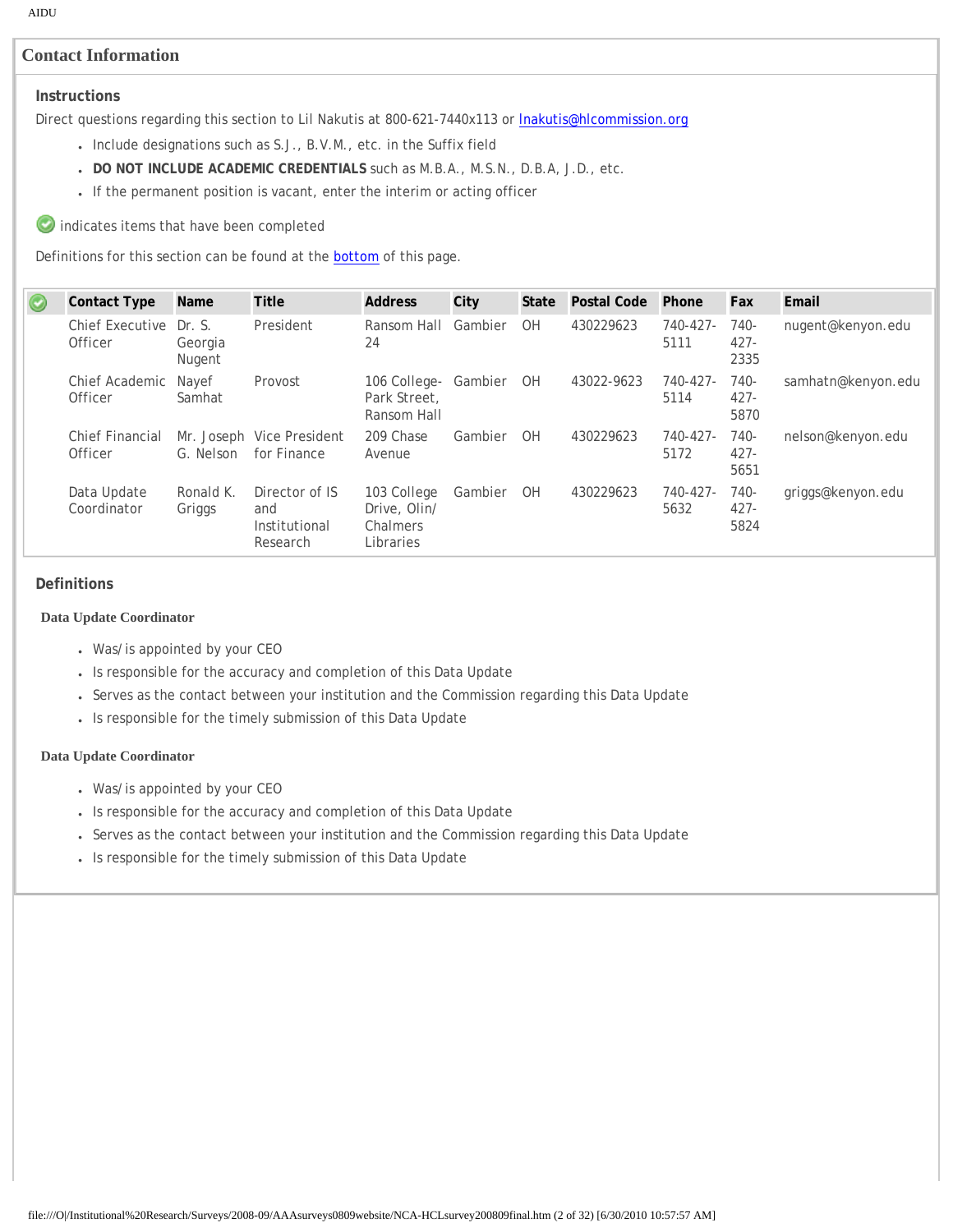# **Instructions**

Direct questions regarding this section to Lil Nakutis at 800-621-7440x113 or **Inakutis@hlcommission.org** 

## **Verification of Student Identity**

As part of the Commissionâ€<sup>™</sup>s response to the Higher Education Opportunity Act, institutions offering distance education or correspondence education, as specified in the federal definitions reproduced below solely for reference, shall have processes through which the institution establishes that the student who registers in the distance education or correspondence education courses or programs is the same student who participates in and completes and receives the academic credit.

indicates items that have been completed

Definitions for this section can be found at the **bottom** of this page.

# Student Identity

**Based on the Federal definitions, do you offer any distance education or correspondence courses?** No **Student Identity Process Exists? Current Methods Employed Process Implementation Timeframe Methods Under Consideration**

**Other Methods**

# Academic Calendar

**Academic Calendar** Semester

# Sanction Agencies

**Has any accrediting agency (specialized, professional, or institutional) applied sanctions or withdrawn accreditation within the last year?** No **Sanction Agencies**

# Refund Policy

**Does the institution have a formal student refund policy?** Yes

**Definitions - Federal Definitions apply to Student Identity Verification only**

# **Federal Definition for Distance education**

• Means education that uses one or more of the following technologies to deliver instruction to students who are separated from the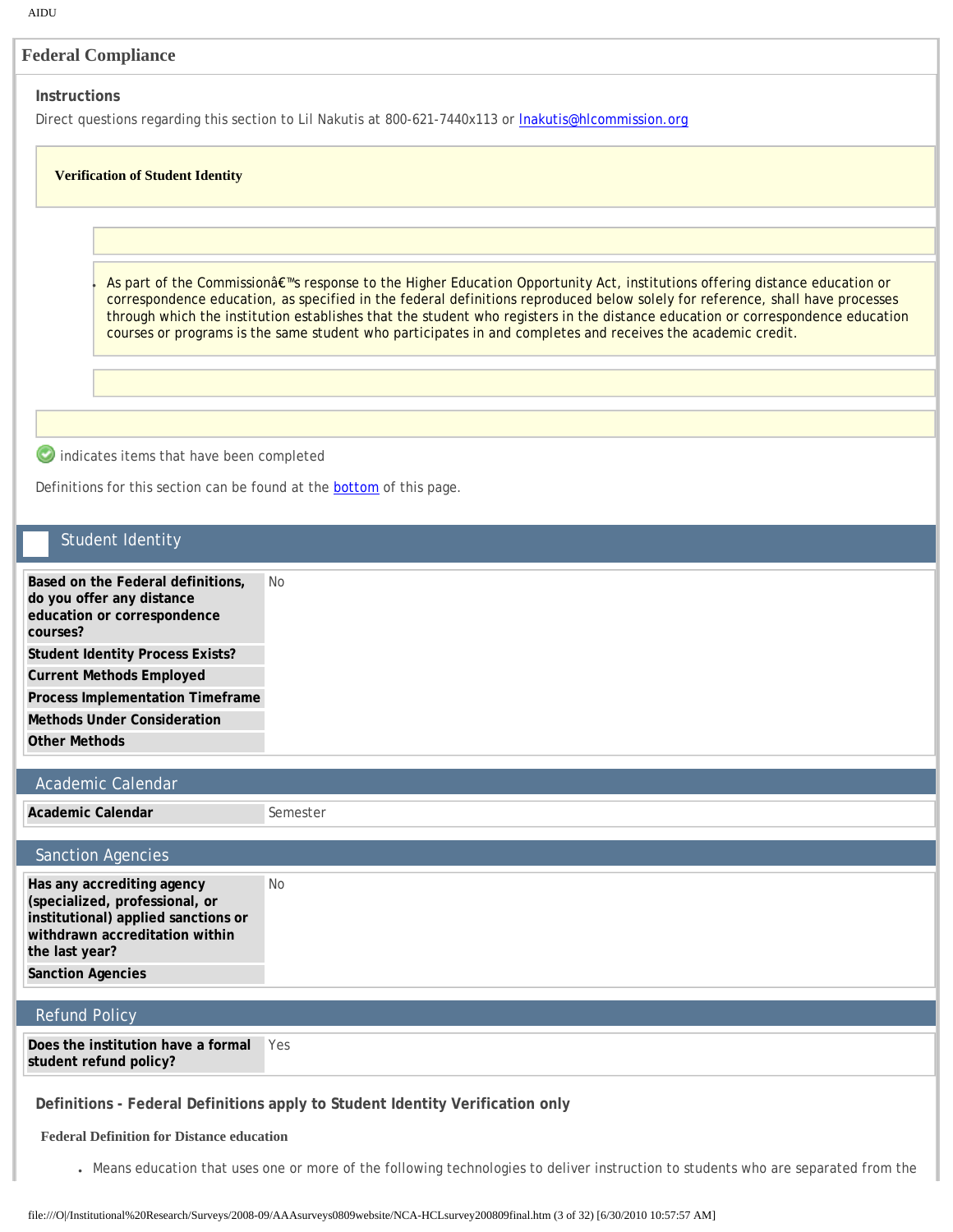instructor and to support regular and substantive interaction between the students and the instructor, synchronously or asynchronously:

- ❍ The Internet
- ❍ One way and two way transmissions through open broadcast, closed circuit, cable, microwave, broadband lines, fiber optics, satellite, or wireless communications devices
- ❍ Audioconferencing
- ❍ Videocassettes, DVDs, and CD-Roms, if the videocassettes, DVDs or CD-Roms are used in conjunction with any of the technologies listed above

#### **Federal Definition for Correspondence Courses**

- A "home study" course provided by an institution under which the institution provides instructional materials, including examinations on the materials, to students who are not physically attending classes at the institution. When students complete a portion of the instructional materials, the students take the examinations that relate to that portion of the materials, and return the examinations to the institution for grading
- A home study course that provides instruction in whole or in part through the use of video cassettes or video discs in an award year is a correspondence course unless the institution also delivers the instruction on the cassette or disc to students physically attending classes at the institution during the same award year

#### **Federal Definition for Distance education**

- Means education that uses one or more of the following technologies to deliver instruction to students who are separated from the instructor and to support regular and substantive interaction between the students and the instructor, synchronously or asynchronously:
	- ❍ The Internet
	- ❍ One way and two way transmissions through open broadcast, closed circuit, cable, microwave, broadband lines, fiber optics, satellite, or wireless communications devices
	- ❍ Audioconferencing
	- ❍ Videocassettes, DVDs, and CD-Roms, if the videocassettes, DVDs or CD-Roms are used in conjunction with any of the technologies listed above

#### **Federal Definition for Correspondence Courses**

- A "home study― course provided by an institution under which the institution provides instructional materials, including examinations on the materials, to students who are not physically attending classes at the institution. When students complete a portion of the instructional materials, the students take the examinations that relate to that portion of the materials, and return the examinations to the institution for grading
- A home study course that provides instruction in whole or in part through the use of video cassettes or video discs in an award year is a correspondence course unless the institution also delivers the instruction on the cassette or disc to students physically attending classes at the institution during the same award year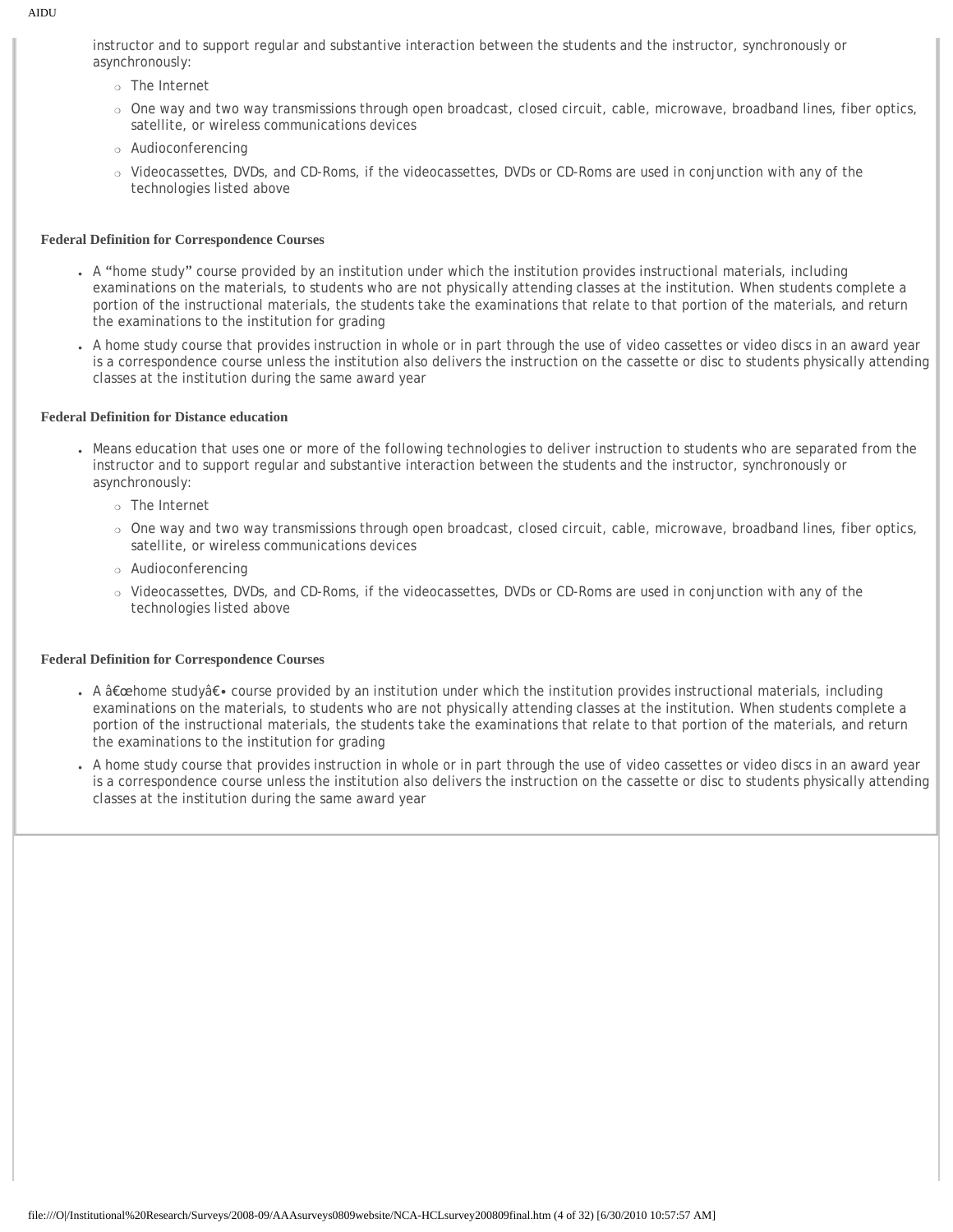# **Student Headcount by Level**

## **Instructions**

Direct questions regarding this section to Lil Nakutis at 800-621-7440x113 or **Inakutis@hlcommission.org** 

- Report your numbers as of your institutionâ€™s **IPEDS for 2008-2009 Reporting Date**
- Headcount is unduplicated
- Enter zero if there is no enrollment
- **NOTE ON FIRST PROFESSIONAL DEGREES**:
	- ❍ IPEDS has eliminated the First Professional Degree designation with the 2008-2009 data collection year, but the first collection year is optional
	- o If you did NOT report First Professional student enrollment to IPEDS for 2008-2009, report all formerly First Professional students in the Graduate category

 $\bullet$  indicates items that have been completed

Definitions for this section can be found at the **bottom** of this page.

| C | <b>Type</b>                                            | <b>Previous</b> | <b>New</b> |
|---|--------------------------------------------------------|-----------------|------------|
|   | Full-Time Undergraduate                                | 1653            | 1636       |
|   | Part-Time Undergraduate                                | 10              |            |
|   | <b>Full-Time Graduate</b>                              | 0               |            |
|   | Part-Time Graduate                                     | 0               |            |
|   | <b>Full-Time Post-Baccalaureate First Professional</b> |                 |            |
|   | Part-Time Post-Baccalaureate First Professional        | 0               |            |
|   | Non-Credit Students (all levels)                       |                 |            |

#### **Definitions**

#### **Undergraduates are those students enrolled in:**

- 4 or 5 year Bachelor's programs
- Associate's degree programs
- Vocational/Technical degree or certificate granting programs below the baccalaureate level
- Courses creditable toward an Associate's or Bachelor's degree or toward a certificate below baccalaureate level

#### **Graduates are those students enrolled in:**

- Any graduate programs
- Any graduate courses creditable toward a graduate degree or post-baccalaureate certificate
- Thesis or dissertation credits

**First Professional are those students enrolled in any of the following programs or in courses creditable toward those programs:**

- Chiropractic: D.C. or D.C.M.
- Dentistry: D.D.S. or D.M.D.
- Medicine: M.D.
- Optometry: O.D.
- Osteopathic Medicine: D.O.
- Pharmacy: Pharm.D.
- Podiatry: D.P.M. or D.P. or Pod. D.
- Veterinary Medicine: D.V.M.
- Law: L.L.B. or J.D.
- Theology: M. Div. or M.H.L. or B.D. or Ordination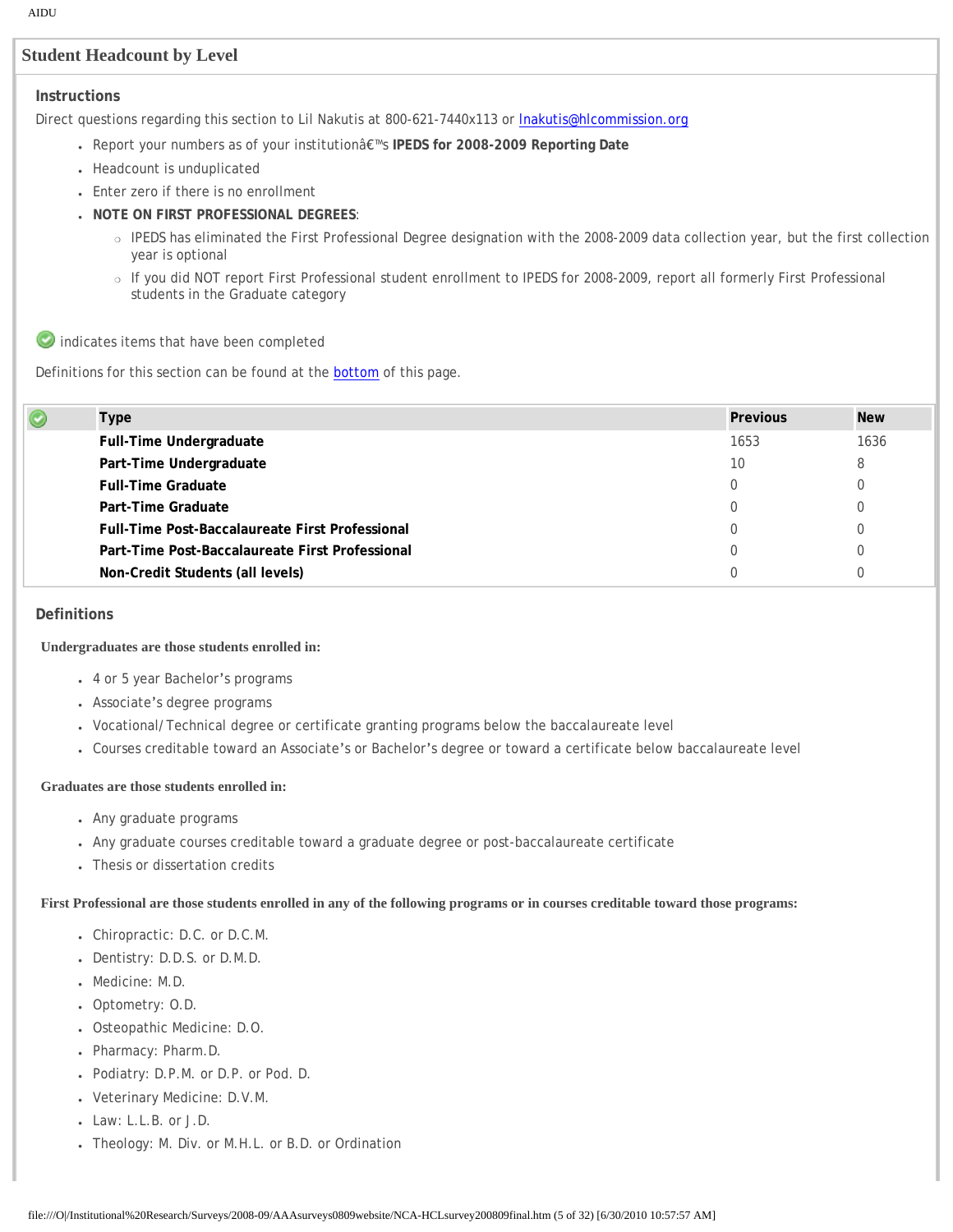## **Non-credit students are those students enrolled:**

- Exclusively in non-credit courses
- Exclusively as an auditor of credit courses
- Exclusively for CEU's

## **Undergraduates are those students enrolled in:**

- 4 or 5 year Bachelor's programs
- Associateâ€<sup>™</sup>s degree programs
- Vocational/Technical degree or certificate granting programs below the baccalaureate level
- Courses creditable toward an Associate's or Bachelor's degree or toward a certificate below baccalaureate level

## **Graduates are those students enrolled in:**

- Any graduate programs
- Any graduate courses creditable toward a graduate degree or post-baccalaureate certificate
- Thesis or dissertation credits

## **First Professional are those students enrolled in any of the following programs or in courses creditable toward those programs:**

- Chiropractic: D.C. or D.C.M.
- Dentistry: D.D.S. or D.M.D.
- Medicine: M.D.
- Optometry: O.D.
- Osteopathic Medicine: D.O.
- Pharmacy: Pharm.D.
- Podiatry: D.P.M. or D.P. or Pod. D.
- Veterinary Medicine: D.V.M.
- Law: L.L.B. or J.D.
- Theology: M. Div. or M.H.L. or B.D. or Ordination

## **Non-credit students are those students enrolled:**

- Exclusively in non-credit courses
- Exclusively as an auditor of credit courses
- Exclusively for CEU's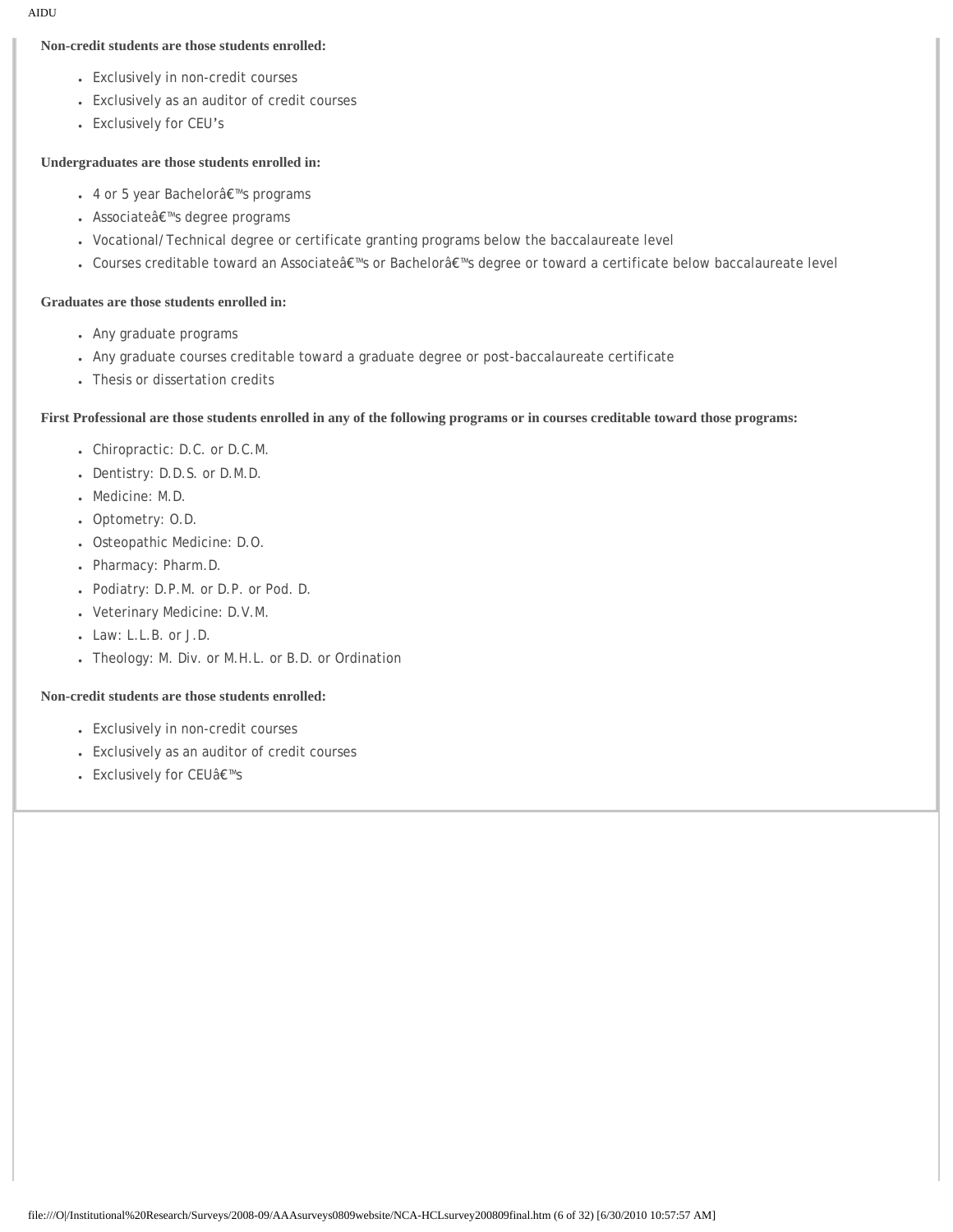# **Student Headcount by Category**

# **Instructions**

Direct questions regarding this section to Lil Nakutis at 800-621-7440x113 or **Inakutis@hlcommission.org** 

- Report your numbers as of your institutionâ€™s **IPEDS for 2008-2009 Reporting Date**
- Headcount may be duplicated
- indicates items that have been completed

Definitions for this section can be found at the **bottom** of this page.

| Category                               | Previous | <b>New</b> |
|----------------------------------------|----------|------------|
| Certificate-Seeking Undergraduate      |          |            |
| Degree-Seeking Undergraduate           | 1653     | 1635       |
| Post-Baccalaureate Certificate Seeking |          |            |
| Post-Baccalaureate Degree-Seeking      |          |            |

## **Definitions**

## **Degree-seeking**

● Students enrolled for **credit in a degree program**

#### **Certificate-seeking**

● Students enrolled in a **credit OR non-credit certificate program**

#### **Degree-seeking**

● Students enrolled for **credit in a degree program**

#### **Certificate-seeking**

● Students enrolled in a **credit OR non-credit certificate program**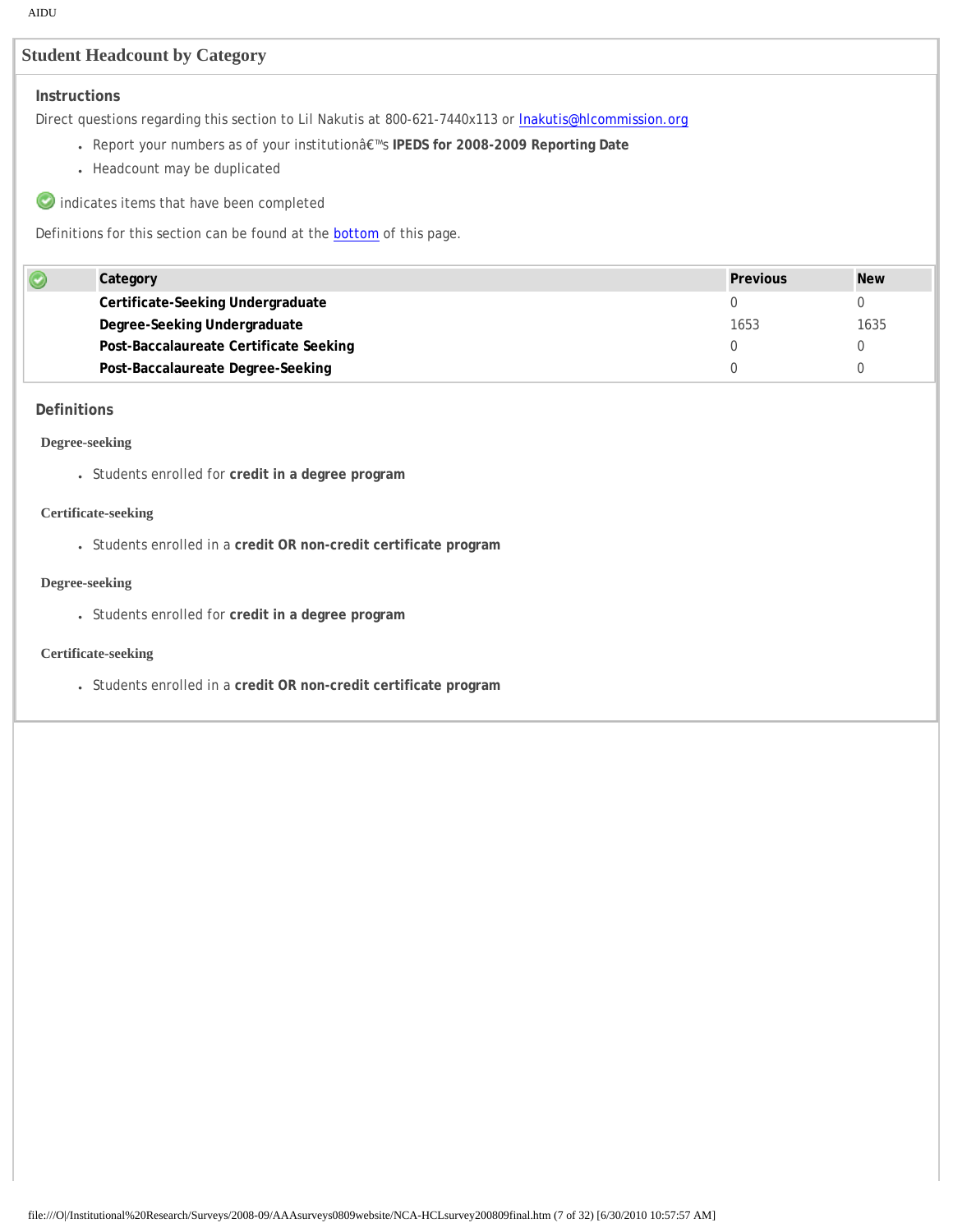# **Total Entering Undergraduate Headcount**

# **Instructions**

Direct questions regarding this section to Lil Nakutis at 800-621-7440x113 or **Inakutis@hlcommission.org** 

- Report your numbers as of your institutionâ€™s **IPEDS for 2008-2009 Reporting Date**
- Include **new freshmen and new transfer students** enrolled for **credit or non-credit**
- Enter zero in headcount if there is no enrollment

indicates items that have been completed

Definitions for this section can be found at the [bottom](javascript:scroll_flash()) of this page.

| Type                      | Previous | <b>New</b> |
|---------------------------|----------|------------|
| <b>Full-Time Entering</b> | 468      | 462        |
| Part-Time Entering        |          |            |

## **Definitions**

NoneNone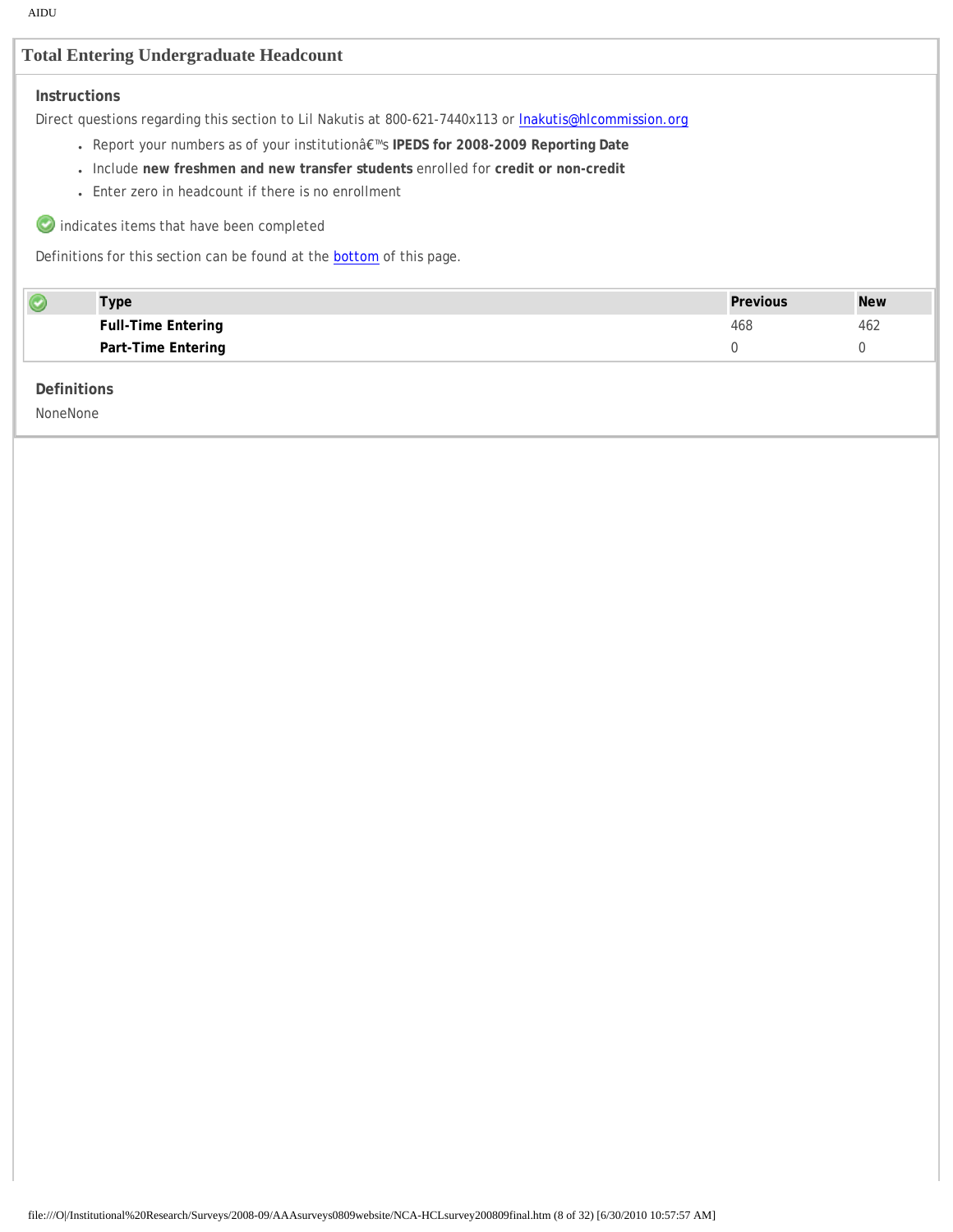# **Institutional Headcount**

## **Instructions**

Direct questions regarding this section to Lil Nakutis at 800-621-7440x113 or **Inakutis@hlcommission.org** 

- Report your numbers as of your institutionâ€™s **IPEDS for 2008-2009 Reporting Date**
- Report **unduplicated** numbers
- Enter zero if there are no employees for a category
- If an employee serves in **more than one category**, report that person in the category used by your institution to classify that person. **Report that person only once**

indicates items that have been completed

Definitions for this section can be found at the **bottom** of this page.

| ৩ | <b>Type</b>                     | <b>Previous</b> | <b>New</b> |
|---|---------------------------------|-----------------|------------|
|   | <b>Full-Time Faculty</b>        | 152             | 159        |
|   | Part-Time Faculty               | 38              | 13         |
|   | <b>Full-Time Administration</b> | 181             | 187        |
|   | Part-Time Administration        | 27              | 28         |
|   | <b>Full-Time Staff</b>          | 164             | 168        |
|   | Part-Time Staff                 | 67              | 79         |

## **Definitions**

#### **Faculty are employees whose primary responsibilities are instruction, research, and/or service**

- Include both **tenure and non-tenure** track
- **Adjunct faculty** should be counted as part-time faculty
- **Graduate assistants** should be counted as part-time faculty
- Full-time faculty on **sabbatical** should be counted as full-time faculty

#### **Administration includes the following IPEDS categories:**

- Executive
- Administration
- Managerial
- Other professionals

#### **Staff includes the following IPEDS categories:**

- Technical and paraprofessional
- Clerical and secretarial
- Skilled crafts
- Service/maintenance

#### **Faculty are employees whose primary responsibilities are instruction, research, and/or service**

- Include both **tenure and non-tenure** track
- **Adjunct faculty** should be counted as part-time faculty
- **Graduate assistants** should be counted as part-time faculty
- Full-time faculty on **sabbatical** should be counted as full-time faculty

#### **Administration includes the following IPEDS categories:**

- Executive
- Administration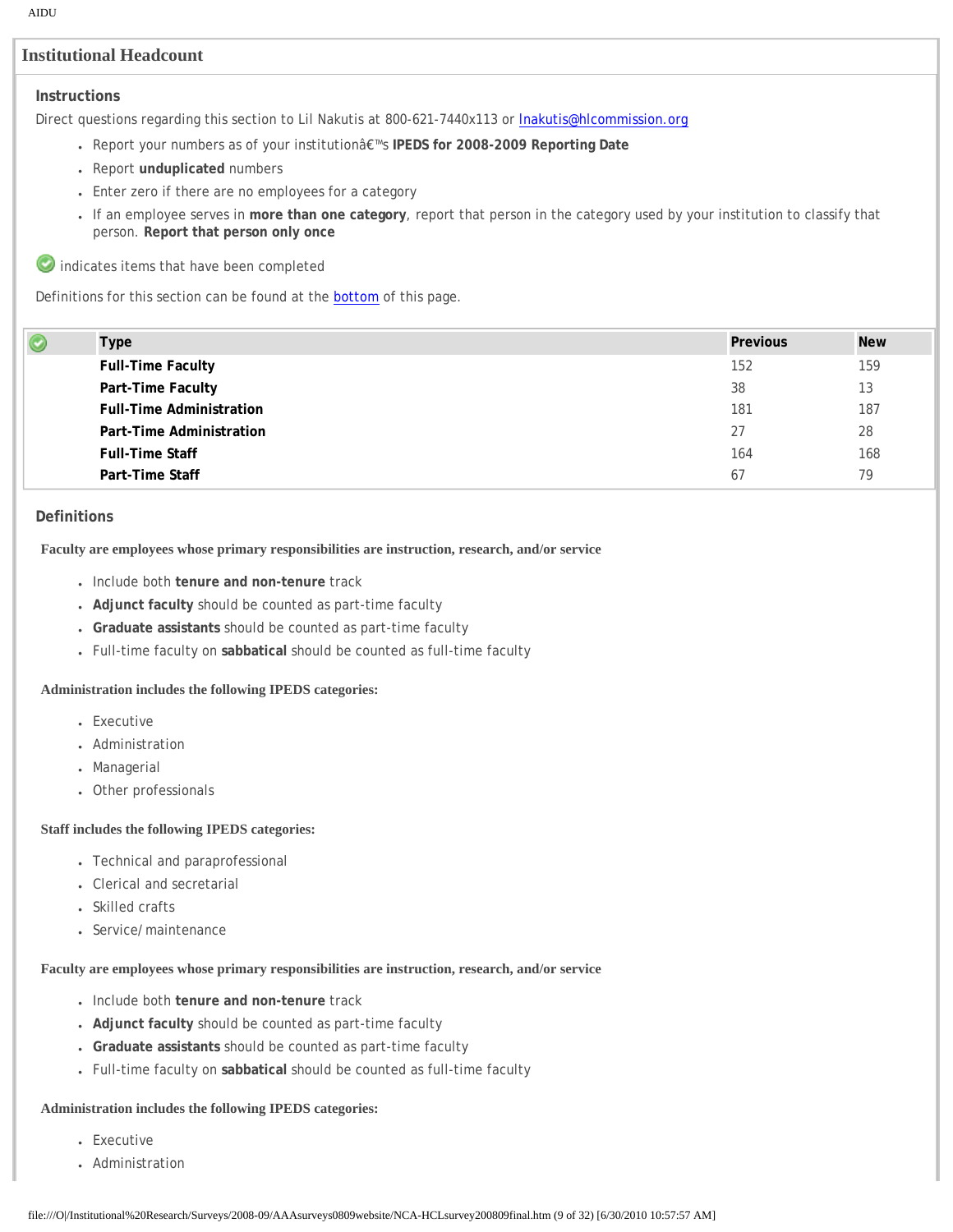- Managerial
- Other professionals

# **Staff includes the following IPEDS categories:**

- Technical and paraprofessional
- Clerical and secretarial
- Skilled crafts
- Service/maintenance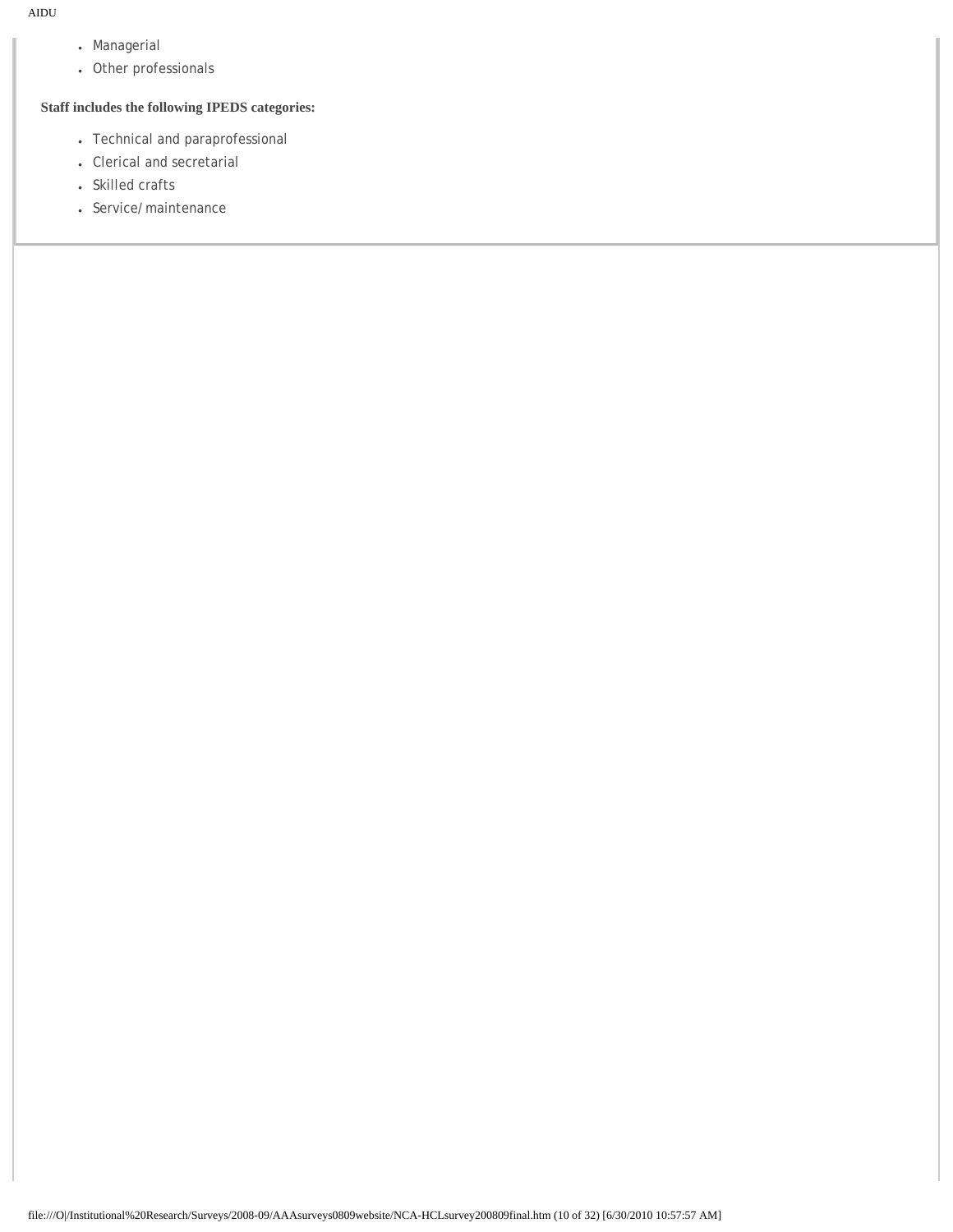# **Certificate Programs**

## **Instructions**

Direct questions regarding this section to Lil Nakutis at 800-621-7440x113 or **Inakutis@hlcommission.org** 

- Report your numbers as of the **date of submission** of this Data Update
- To **LIST** a new Title IV eligible certificate program click on the List Certificate button
	- ❍ Title IV eligible certificates where the courses are not a subset of courses extracted from existing degree programs with 50% or more being courses developed specifically for the certificate program

#### **Check with your Financial Aid Office to determine which Certificates are Title IV Eligible**

indicates items that have been completed

Definitions for this section can be found at the **bottom** of this page.

| O | Category                                                                                                                                                                                                                        | <b>New</b> |
|---|---------------------------------------------------------------------------------------------------------------------------------------------------------------------------------------------------------------------------------|------------|
|   | Total number of certificates offered                                                                                                                                                                                            |            |
|   | Of the total number of certificates, how many are Title IV eligible?                                                                                                                                                            |            |
|   | Of those Title IV eligible, list all certificates where the courses are not a<br>subset of courses extracted from existing degree programs with 50% or more<br>being courses specifically developed for the certificate program | None       |
|   |                                                                                                                                                                                                                                 |            |

## **Definitions**

#### **Certificate Programs requiring Commission Approval:**

- The courses are credit-bearing
- The courses may be at any degree level or at the pre-associate's level
- The courses are not a subset of courses extracted from existing degree programs with 50% or more being courses developed specifically for the certificate program
- The Certificate program is Title IV eligible

### **To review the full text of "Information for Institutions Regarding Approval of Certificate Programs", click [here.](http://www.ncahlc.org/download/ApprovalOfCertificatePrograms.pdf)**

#### **Certificate Programs requiring Commission Approval:**

- The courses are credit-bearing
- The courses may be at any degree level or at the pre-associate's level
- The courses are not a subset of courses extracted from existing degree programs with 50% or more being courses developed specifically for the certificate program
- The Certificate program is Title IV eligible

# **To review the full text of "Information for Institutions Regarding Approval of Certificate Programs", click [here.](http://www.ncahlc.org/download/ApprovalOfCertificatePrograms.pdf)**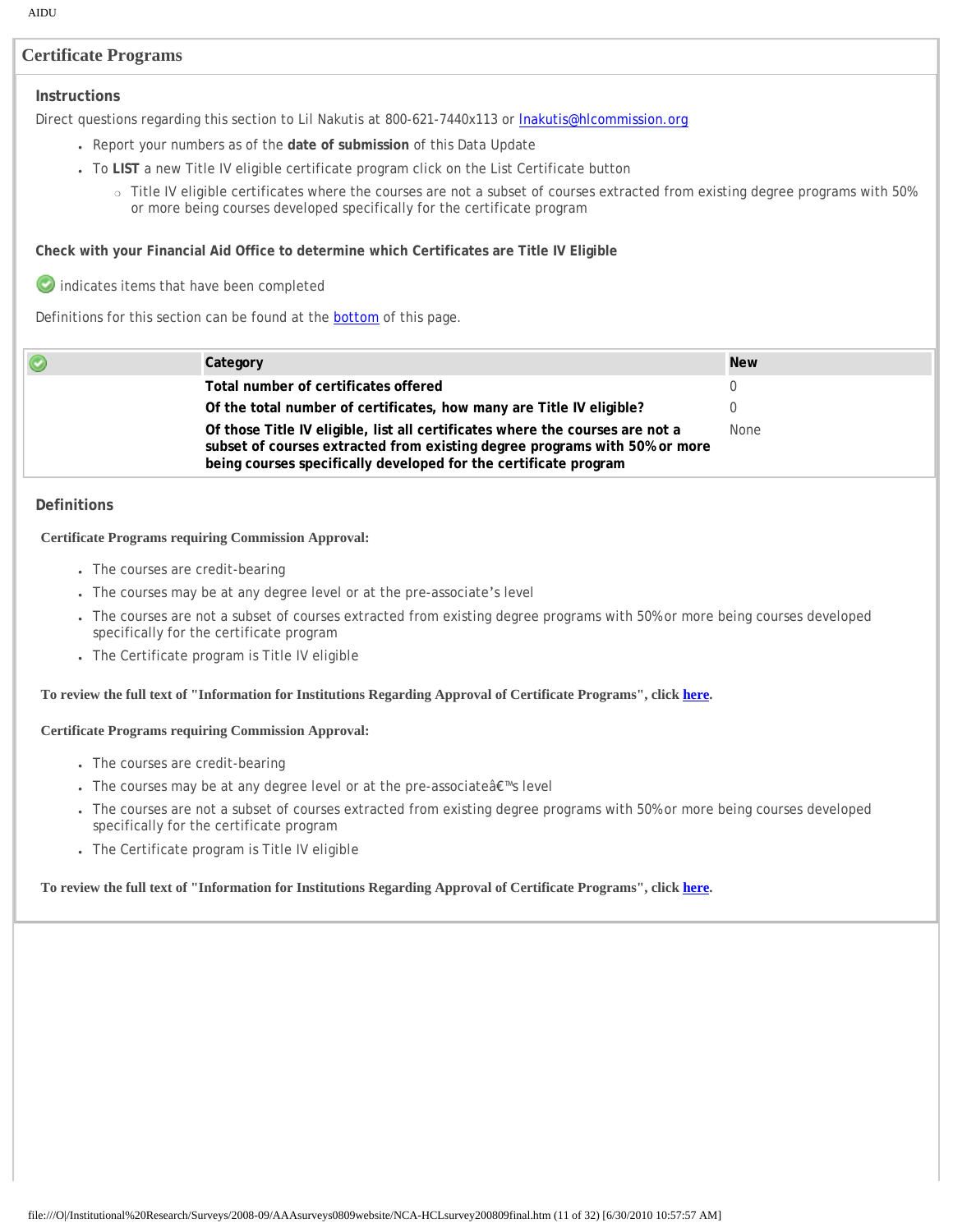# **Degree Programs**

#### **Instructions**

Direct questions regarding this section to Lil Nakutis at 800-621-7440x113 or **Inakutis@hlcommission.org** 

- Report your numbers as of the **date of submission** of this Data Update
- Enter zero for any programs not offered
- Report degree programs that are offered in

## [CIP-defined fields of study](http://nces.ed.gov/pubs2002/cip2000/)

- ❍ Typically these correspond to majors
- o Do not count sub-fields or concentrations within a major as separate programs

## ● **NOTE ON FIRST PROFESSIONAL DEGREES:**

- o IPEDS has eliminated the First Professional Degree designation with the 2008-2009 data collection year, but the first collection year is optional
- ❍ If you did NOT report First Professional Degree Programs to IPEDS for 2008-2009, report all formerly First Professional degrees in the Doctorâ€™s or Masterâ€™s Degree Programs category as applicable

indicates items that have been completed

Definitions for this section can be found at the [bottom](javascript:scroll_flash()) of this page.

| <b>Type</b>                                           | <b>Previous</b> | <b>New</b> |
|-------------------------------------------------------|-----------------|------------|
| Associate's Degree Programs                           |                 |            |
| <b>Bachelor's Degree Programs</b>                     | 31              |            |
| Master's Degree Programs                              |                 |            |
| Specialist's Degree Programs                          |                 |            |
| Doctor's Degree Programs                              |                 |            |
| Post-Baccalaureate First Professional Degree Programs |                 |            |

#### **Definitions**

#### **Associate's degree programs:**

- Requires the completion of at least 2 years of full-time equivalent college-level work in a specified field of study
- Meets institutional requirements for completion of a degree
- Culminates in the awarding of a degree

#### **Bachelor's degree programs:**

- Requires the completion of at least 4 years of full-time equivalent college-level work in a specified field of study
- Meets institutional requirements for completion of a degree
- Culminates in the awarding of a degree

#### **Master's degree programs:**

- Beyond bachelor's degree
- Requires the completion of at least 1 year of full-time equivalent graduate-level
- Meets institutional requirements for completion of the degree
- Culminates in awarding of the degree

#### **Specialist's degree programs:**

- Beyond bachelor's degree
- Requires the completion of college work beyond the bachelor's degree in a specific field of study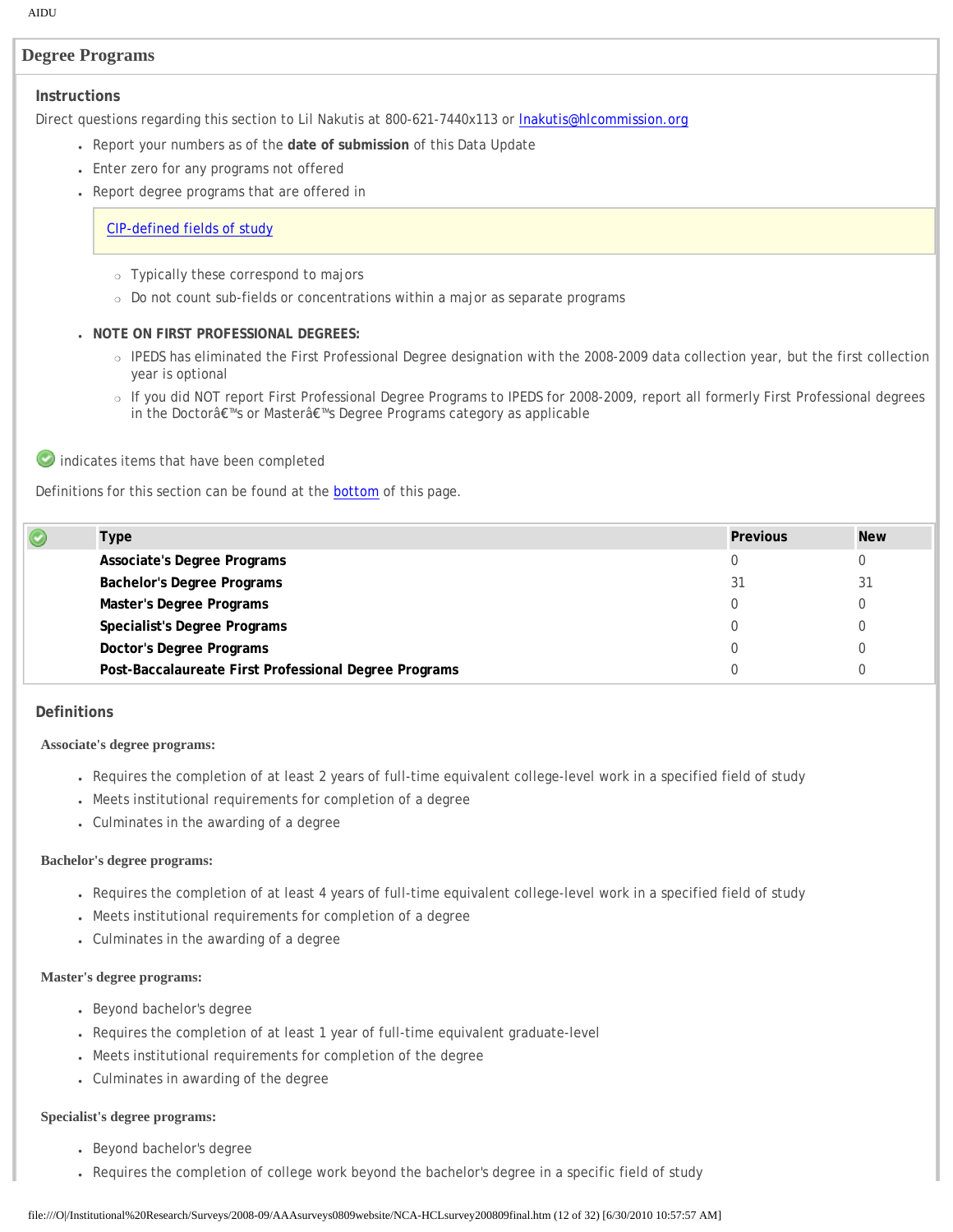• Frequently found in Education and related academic disciplines

# **Doctor's degree programs:**

- Beyond the master's degree
- Includes a dissertation or other original project
- Meets institutional requirements for completion of the degree
- Culminates in the awarding of the degree

# **First professional degree programs:**

- Provides the requisites for licensure in a recognized profession
- Requires at least 2 years of college-level work for admission
- Requires the completion of at least 6 years of full-time equivalent college work
- Must be within one of the following fields:
	- ❍ Chiropractic: D.C. or D.C.M.
	- ❍ Dentistry: D.D.S. or D.M.D.
	- ❍ Medicine: M.D.
	- ❍ Optometry: O.D.
	- ❍ Osteopathic Medicine: D.O.
	- ❍ Pharmacy: Pharm.D.
	- ❍ Podiatry: Pod. D. or D.P. or D.P.M.
	- ❍ Veterinary Medicine: D.V.M.
	- ❍ Law: L.L.B. or J.D.
	- ❍ Theology: M. Div. or M.H.L or B.D. or Ordination

# **Associate's degree programs:**

- Requires the completion of at least 2 years of full-time equivalent college-level work in a specified field of study
- Meets institutional requirements for completion of a degree
- Culminates in the awarding of a degree

# **Bachelor's degree programs:**

- Requires the completion of at least 4 years of full-time equivalent college-level work in a specified field of study
- Meets institutional requirements for completion of a degree
- Culminates in the awarding of a degree

# **Master's degree programs:**

- Beyond bachelor's degree
- Requires the completion of at least 1 year of full-time equivalent graduate-level
- Meets institutional requirements for completion of the degree
- Culminates in awarding of the degree

# **Specialist's degree programs:**

- Beyond bachelor's degree
- Requires the completion of college work beyond the bachelor's degree in a specific field of study
- Frequently found in Education and related academic disciplines

# **Doctor's degree programs:**

- Beyond the master's degree
- Includes a dissertation or other original project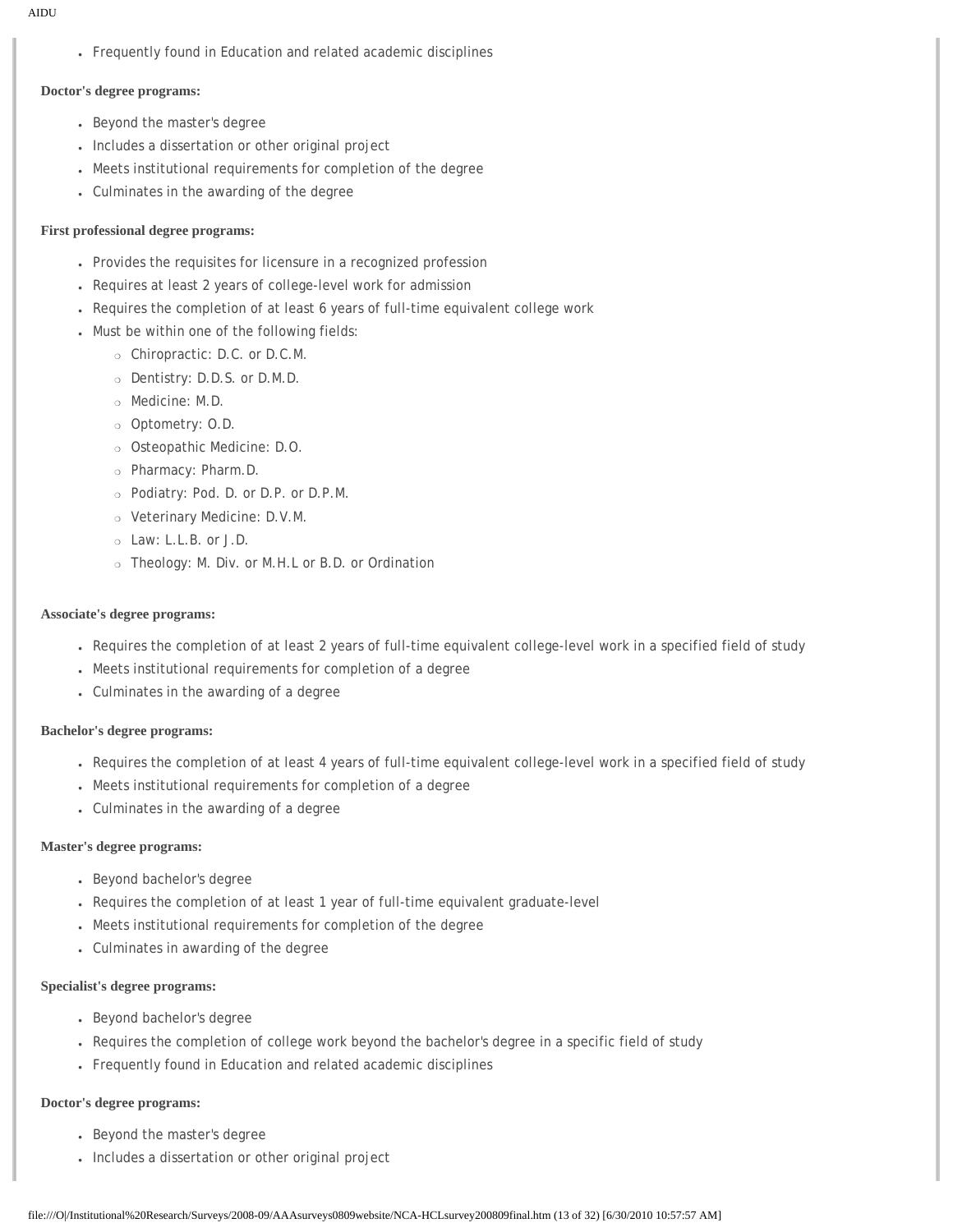- Meets institutional requirements for completion of the degree
- Culminates in the awarding of the degree

#### **First professional degree programs:**

- Provides the requisites for licensure in a recognized profession
- Requires at least 2 years of college-level work for admission
- Requires the completion of at least 6 years of full-time equivalent college work
- Must be within one of the following fields:
	- ❍ Chiropractic: D.C. or D.C.M.
	- ❍ Dentistry: D.D.S. or D.M.D.
	- ❍ Medicine: M.D.
	- ❍ Optometry: O.D.
	- ❍ Osteopathic Medicine: D.O.
	- ❍ Pharmacy: Pharm.D.
	- ❍ Podiatry: Pod. D. or D.P. or D.P.M.
	- ❍ Veterinary Medicine: D.V.M.
	- ❍ Law: L.L.B. or J.D.
	- ❍ Theology: M. Div. or M.H.L or B.D. or Ordination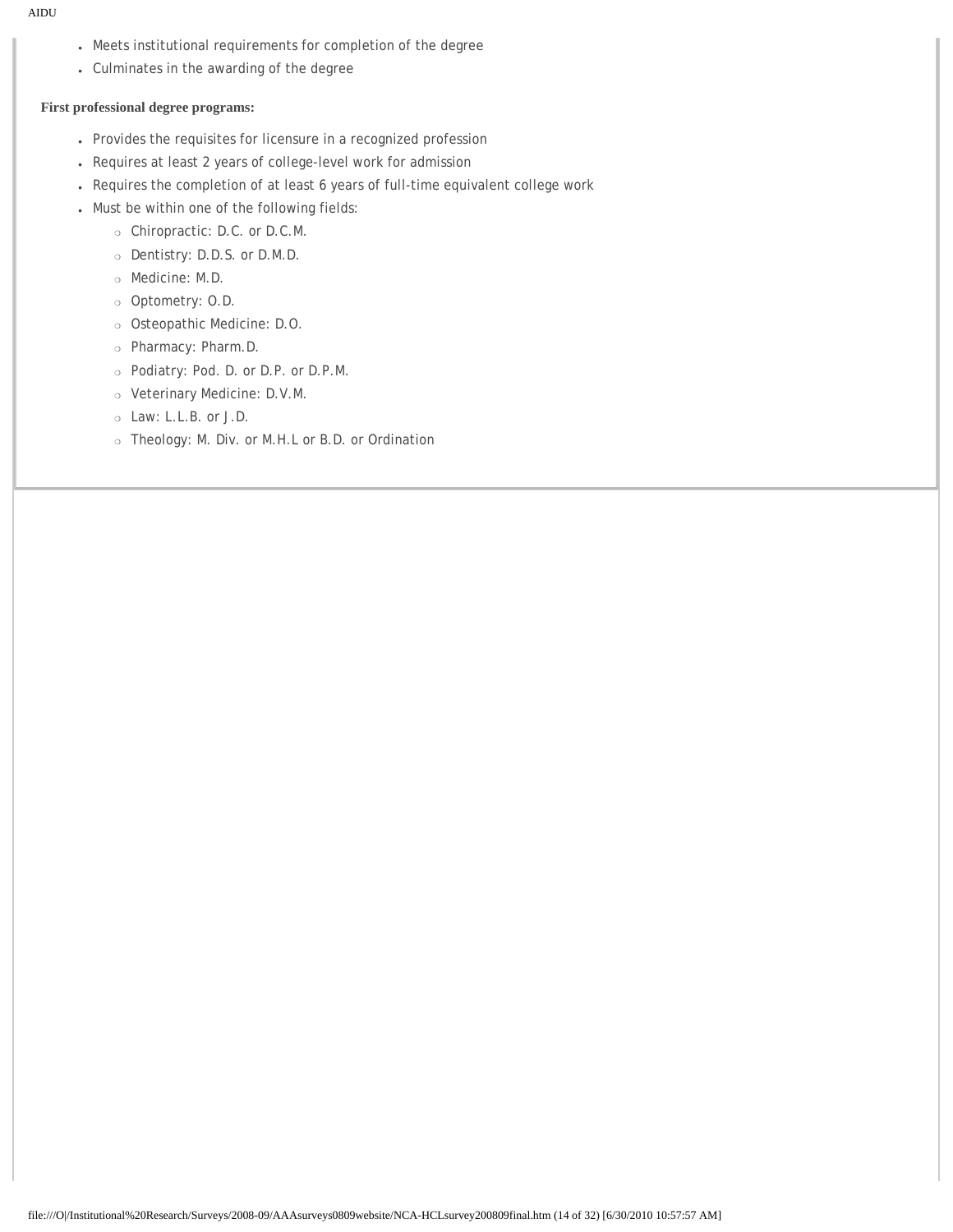# **Certificates & Degrees Awarded**

# **Instructions**

Direct questions regarding this section to Lil Nakutis at 800-621-7440x113 or **Inakutis@hlcommission.org** 

- Report the numbers from **July 1, 2007 through June 30, 2008**
- Enter zero for any certificates or degrees not offered
- indicates items that have been completed

Definitions for this section can be found at the **bottom** of this page.

| Type                                                  | <b>Previous</b> | <b>New</b> |
|-------------------------------------------------------|-----------------|------------|
| <b>Certificates Awarded</b>                           |                 |            |
| <b>Associate's Degrees Awarded</b>                    |                 |            |
| <b>Bachelor's Degrees Awarded</b>                     | 410             | 429        |
| <b>Master's Degrees Awarded</b>                       |                 |            |
| <b>Specialist's Degrees Awarded</b>                   |                 |            |
| <b>Doctor's Degrees Awarded</b>                       |                 |            |
| Post-Baccalaureate First Professional Degrees Awarded |                 |            |
|                                                       |                 |            |

#### **Definitions**

#### **Certificate Programs:**

- Credit OR non-credit bearing
- Culminate in the awarding of a certificate or diploma, but not a degree
- May require previous college credit for admission
- May be at any degree level or Pre-Associate's

#### **Associate's degree programs:**

- Requires the completion of at least 2 years of full-time equivalent college-level work in a specified field of study
- Meets institutional requirements for completion of a degree
- Culminates in the awarding of a degree

#### **Bachelor's degree programs:**

- Requires the completion of at least 4 years of full-time equivalent college-level work in a specified field of study
- Meets institutional requirements for completion of a degree
- Culminates in the awarding of a degree

#### **Master's degree programs:**

- Beyond bachelor's degree
- Requires the completion of at least 1 year of full-time equivalent graduate-level
- Meets institutional requirements for completion of the degree
- Culminates in awarding of the degree

#### **Specialist's degree programs:**

- Beyond bachelor's degree
- Requires the completion of college work beyond the bachelor's degree in a specific field of study
- Frequently found in Education and related academic disciplines

#### **Doctor's degree programs:**

• Beyond the master's degree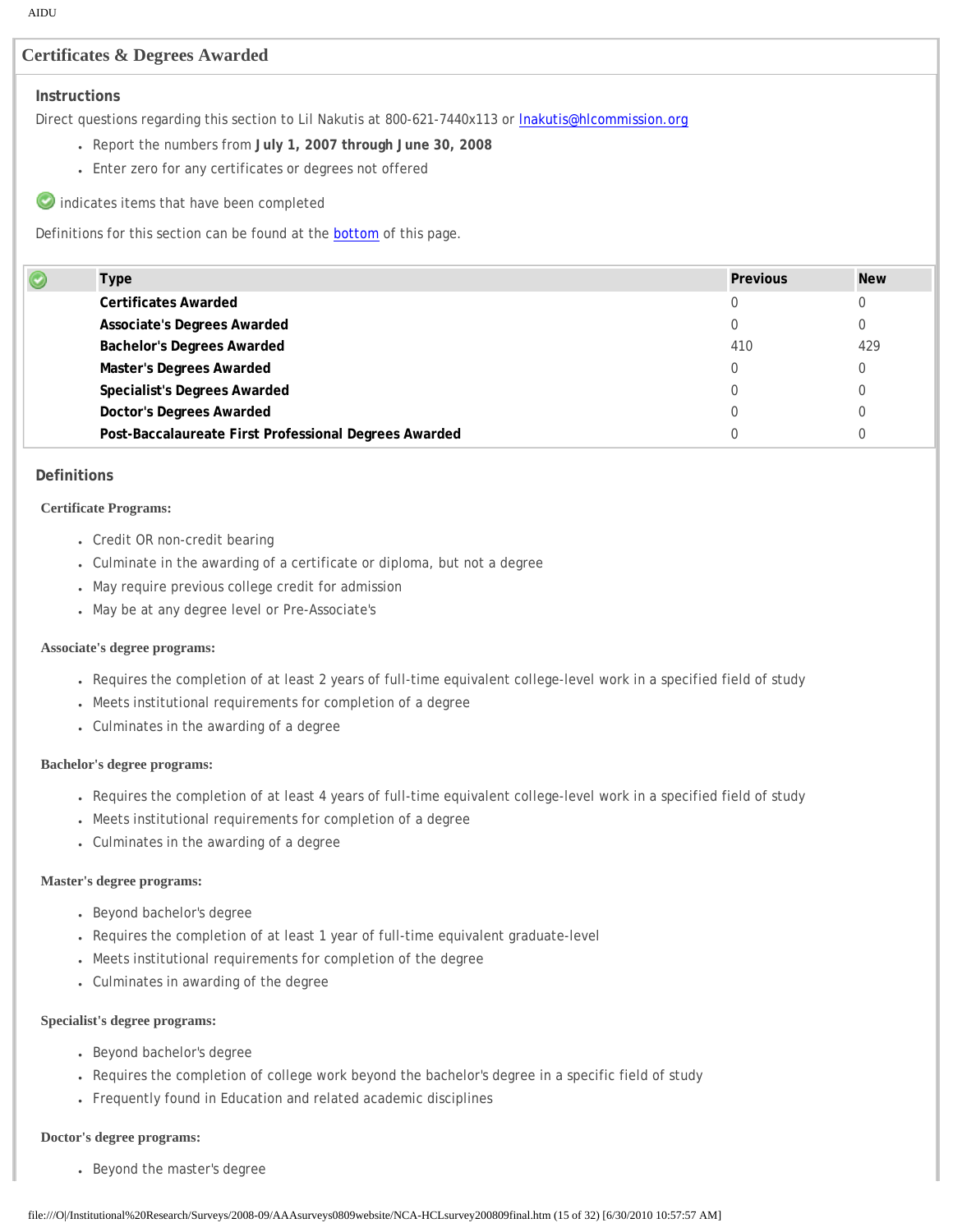- Includes a dissertation or other original project
- Meets institutional requirements for completion of the degree
- Culminates in the awarding of the degree

#### **First professional degree programs:**

- Provides the requisites for licensure in a recognized profession
- Requires at least 2 years of college-level work for admission
- Requires the completion of at least 6 years of full-time equivalent college work
- Must be within one of the following fields:
	- ❍ Chiropractic: D.C. or D.C.M.
	- ❍ Dentistry: D.D.S. or D.M.D.
	- ❍ Medicine: M.D.
	- ❍ Optometry: O.D.
	- ❍ Osteopathic Medicine: D.O.
	- ❍ Pharmacy: Pharm.D.
	- ❍ Podiatry: Pod. D. or D.P. or D.P.M.
	- ❍ Veterinary Medicine: D.V.M.
	- ❍ Law: L.L.B. or J.D.
	- ❍ Theology: M. Div. or M.H.L or B.D. or Ordination

#### **Certificate Programs:**

- Credit OR non-credit bearing
- Culminate in the awarding of a certificate or diploma, but not a degree
- May require previous college credit for admission
- May be at any degree level or Pre-Associate's

## **Associate's degree programs:**

- Requires the completion of at least 2 years of full-time equivalent college-level work in a specified field of study
- Meets institutional requirements for completion of a degree
- Culminates in the awarding of a degree

#### **Bachelor's degree programs:**

- Requires the completion of at least 4 years of full-time equivalent college-level work in a specified field of study
- Meets institutional requirements for completion of a degree
- Culminates in the awarding of a degree

#### **Master's degree programs:**

- Beyond bachelor's degree
- Requires the completion of at least 1 year of full-time equivalent graduate-level
- Meets institutional requirements for completion of the degree
- Culminates in awarding of the degree

#### **Specialist's degree programs:**

- Beyond bachelor's degree
- Requires the completion of college work beyond the bachelor's degree in a specific field of study
- Frequently found in Education and related academic disciplines

#### **Doctor's degree programs:**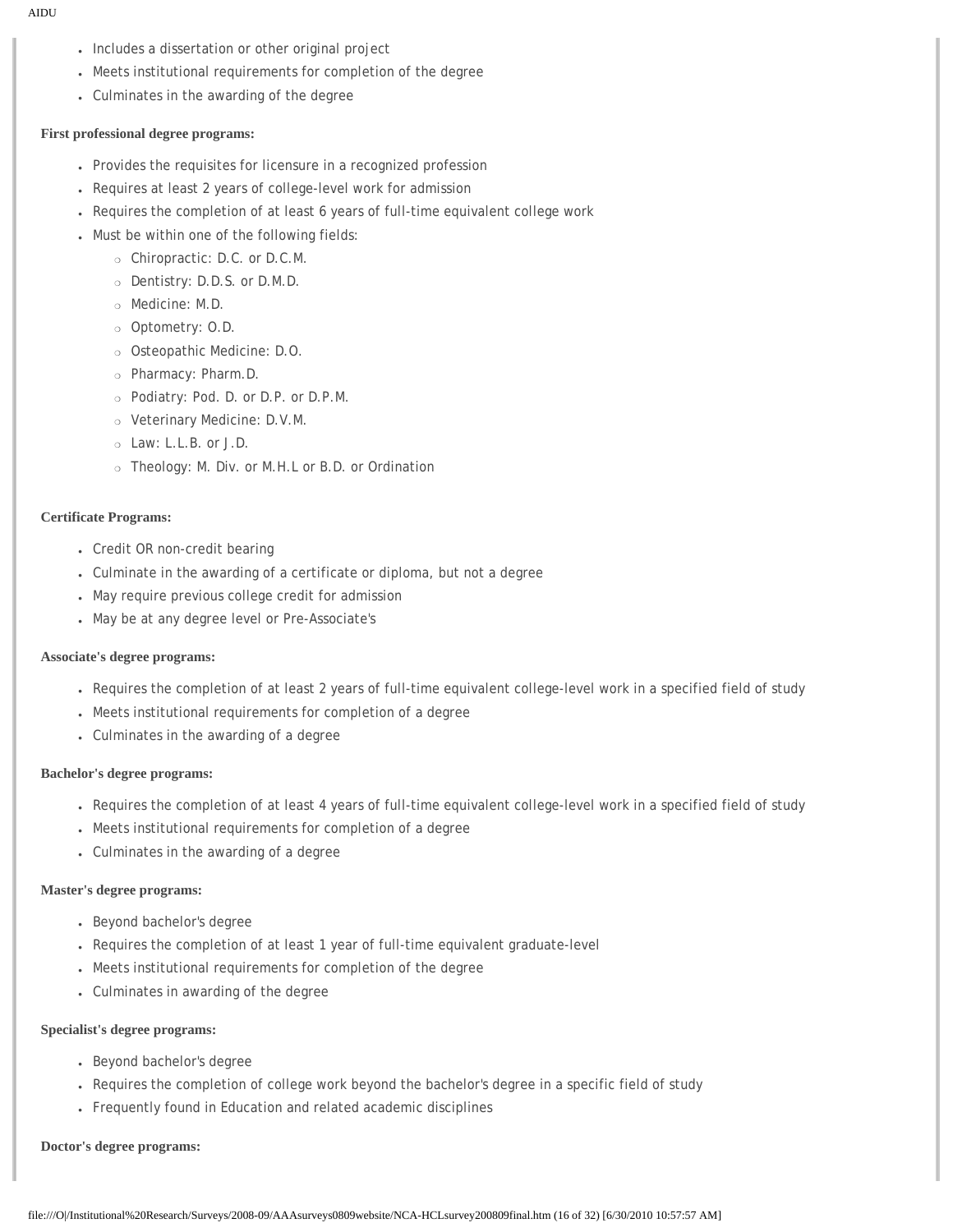- Beyond the master's degree
- Includes a dissertation or other original project
- Meets institutional requirements for completion of the degree
- Culminates in the awarding of the degree

## **First professional degree programs:**

- Provides the requisites for licensure in a recognized profession
- Requires at least 2 years of college-level work for admission
- Requires the completion of at least 6 years of full-time equivalent college work
- Must be within one of the following fields:
	- ❍ Chiropractic: D.C. or D.C.M.
	- ❍ Dentistry: D.D.S. or D.M.D.
	- ❍ Medicine: M.D.
	- ❍ Optometry: O.D.
	- ❍ Osteopathic Medicine: D.O.
	- ❍ Pharmacy: Pharm.D.
	- ❍ Podiatry: Pod. D. or D.P. or D.P.M.
	- ❍ Veterinary Medicine: D.V.M.
	- ❍ Law: L.L.B. or J.D.
	- ❍ Theology: M. Div. or M.H.L or B.D. or Ordination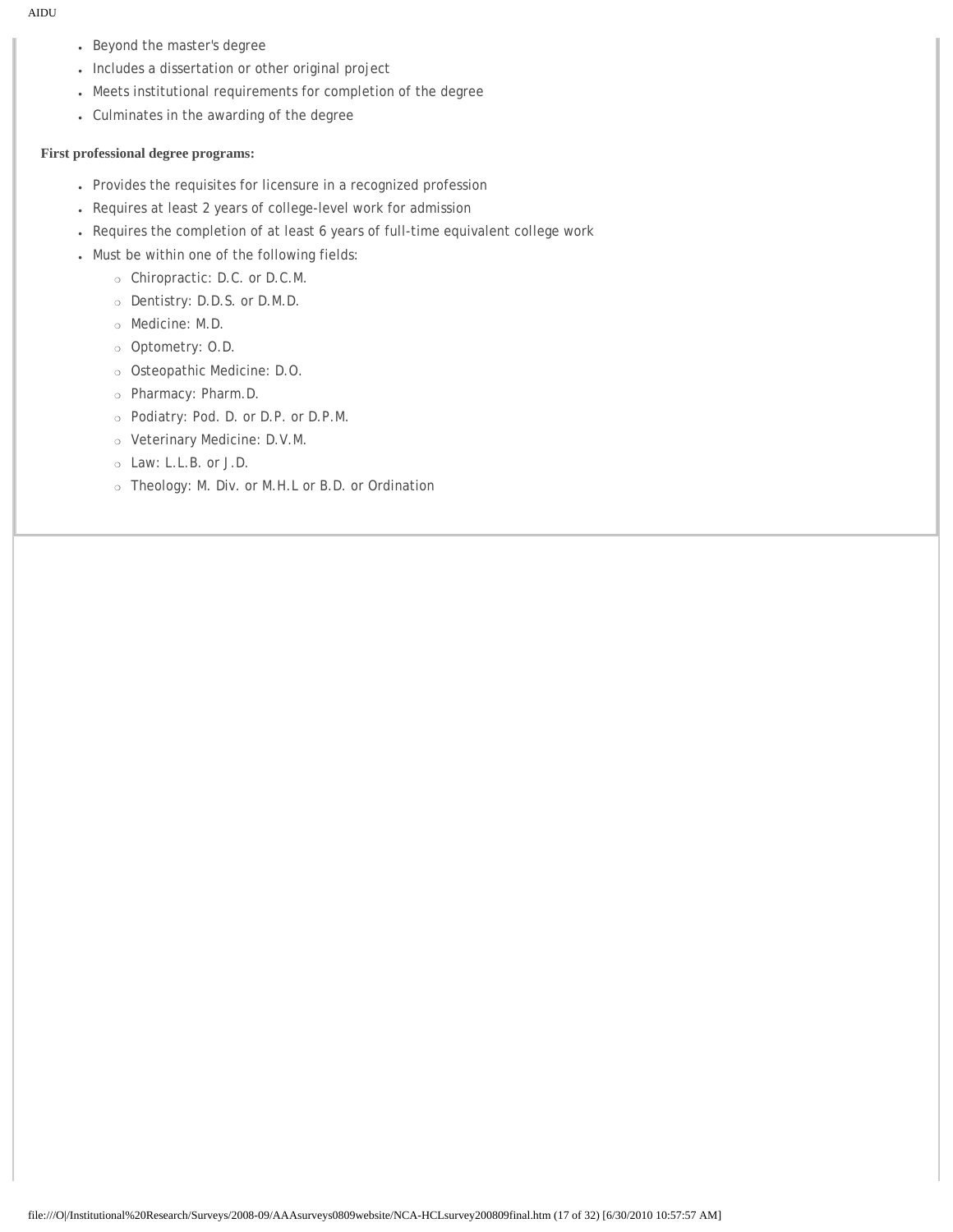## **Off Campus Activities - Other Campuses**

#### **Instructions**

Direct questions regarding this section to Lil Nakutis at 800-621-7440x113 or **Inakutis@hlcommission.org** 

To ensure that students off-campus have consistent access to Title IV federal student aid, institutions should work closely with their Financial Aid Offices to ensure that information about off-campus activity is consistently reported to the U.S. Department of Education (â €œUSDEâ€œ) and to The Higher Learning Commission (â€œthe Commissionâ€œ or â€œHLCâ€œ). The Commission does not approve campuses, sites or course locations retroactively; therefore it is very important for institutions and the students they serve that institutions are very careful to seek approval well before any students matriculate at a new or relocated campus or site. The Commission will work with all institutions following these definitions and protocols to ensure that the USDE has the approvals and information from the Commission the USDE needs.

- Review current information for all Other Campuses (do not include main campus)
- Verify that information displayed is correct. If it is not correct, editorial changes may be requested using the Editorial Change button.
- Enter a headcount number for each campus. Use the current or anticipated enrollment for the current year.
- To Add a new campus or to DELETE an existing campus you will need to file a change request. The change request should follow the format specified in â€œInformation for Institutions Regarding Off-Campus Instruction Commission Definitions and Approval Protocolsâ €œ below.

indicates items that have been completed

Definitions for this section can be found at the **bottom** of this page.

| $\bullet$ | Location | Name Status | <b>Opened</b> | <b>Closed</b> | <b>Address</b> | City<br>State 7<br>Zip | <b>Country</b> | <b>Prev</b><br>HC | <b>New</b><br>HC. | Edit<br>Chq |
|-----------|----------|-------------|---------------|---------------|----------------|------------------------|----------------|-------------------|-------------------|-------------|
| None      |          |             |               |               |                |                        |                |                   |                   |             |

#### **Definitions**

**Editorial Change ONLY covers the following changes:**

- Misspelling of address including city, state and zip code
- Transposition of characters in address field including city, state and zip code

#### **Other Campus (do NOT include main/home campus)**

- Offers courses in educational programs leading to a degree, certificate, or other recognized educational credential
- Is permanent in nature
- Has its own faculty and administrative or supervisory organization
- Has academic resources and support services for students that include library, laboratories, business operations, admissions, advising, and registrar/records maintenance housed on this location
- Has its own budgetary and hiring authority

#### **In State**

• Other Campus is in addition to the main campus and is in the institution's home state

## **Out of State**

• Other Campus is outside of the institution's home state

## **Out of USA**

• Campus is outside of the 50 United States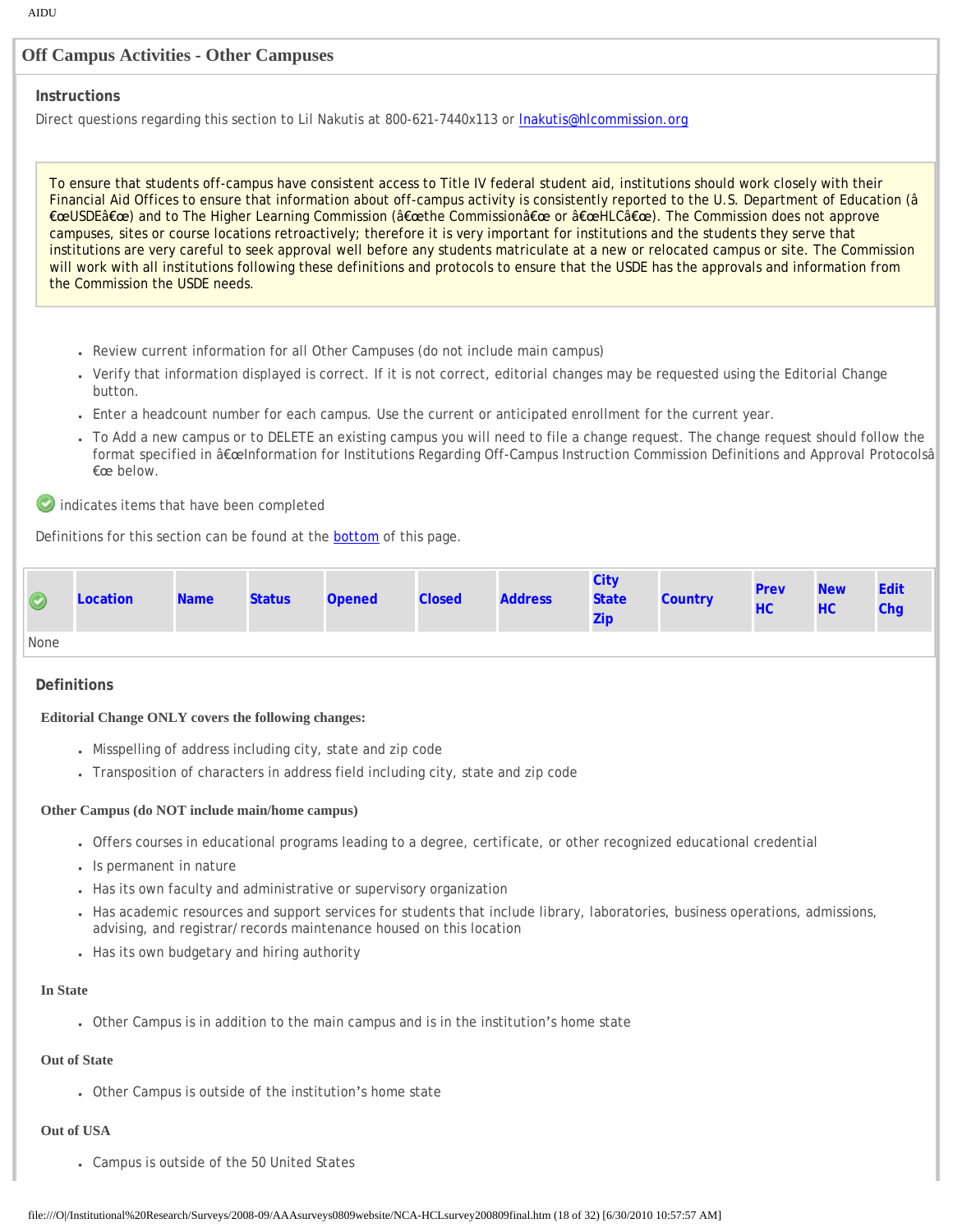- Include states located in US territories in this category
- **DO NOT include study abroad in this category**

**To review the full text of "Information for Institutions Regarding Off-Campus Instruction Commission Definitions and Approval Protocols", click [here](http://www.ncahlc.org/download/ApprovalOfOffCampusInstruction.pdf).**

#### **Editorial Change ONLY covers the following changes:**

- Misspelling of address including city, state and zip code
- Transposition of characters in address field including city, state and zip code

#### **Other Campus (do NOT include main/home campus)**

- Offers courses in educational programs leading to a degree, certificate, or other recognized educational credential
- Is permanent in nature
- Has its own faculty and administrative or supervisory organization
- Has academic resources and support services for students that include library, laboratories, business operations, admissions, advising, and registrar/records maintenance housed on this location
- Has its own budgetary and hiring authority

#### **In State**

• Other Campus is in addition to the main campus and is in the institution's home state

#### **Out of State**

• Other Campus is outside of the institutionâ€<sup>™</sup>s home state

#### **Out of USA**

- Campus is outside of the 50 United States
- Include states located in US territories in this category
- **DO NOT include study abroad in this category**

**To review the full text of â€œInformation for Institutions Regarding Off-Campus Instruction Commission Definitions and Approval Protocolsâۥ, click [here](http://www.ncahlc.org/download/ApprovalOfOffCampusInstruction.pdf).**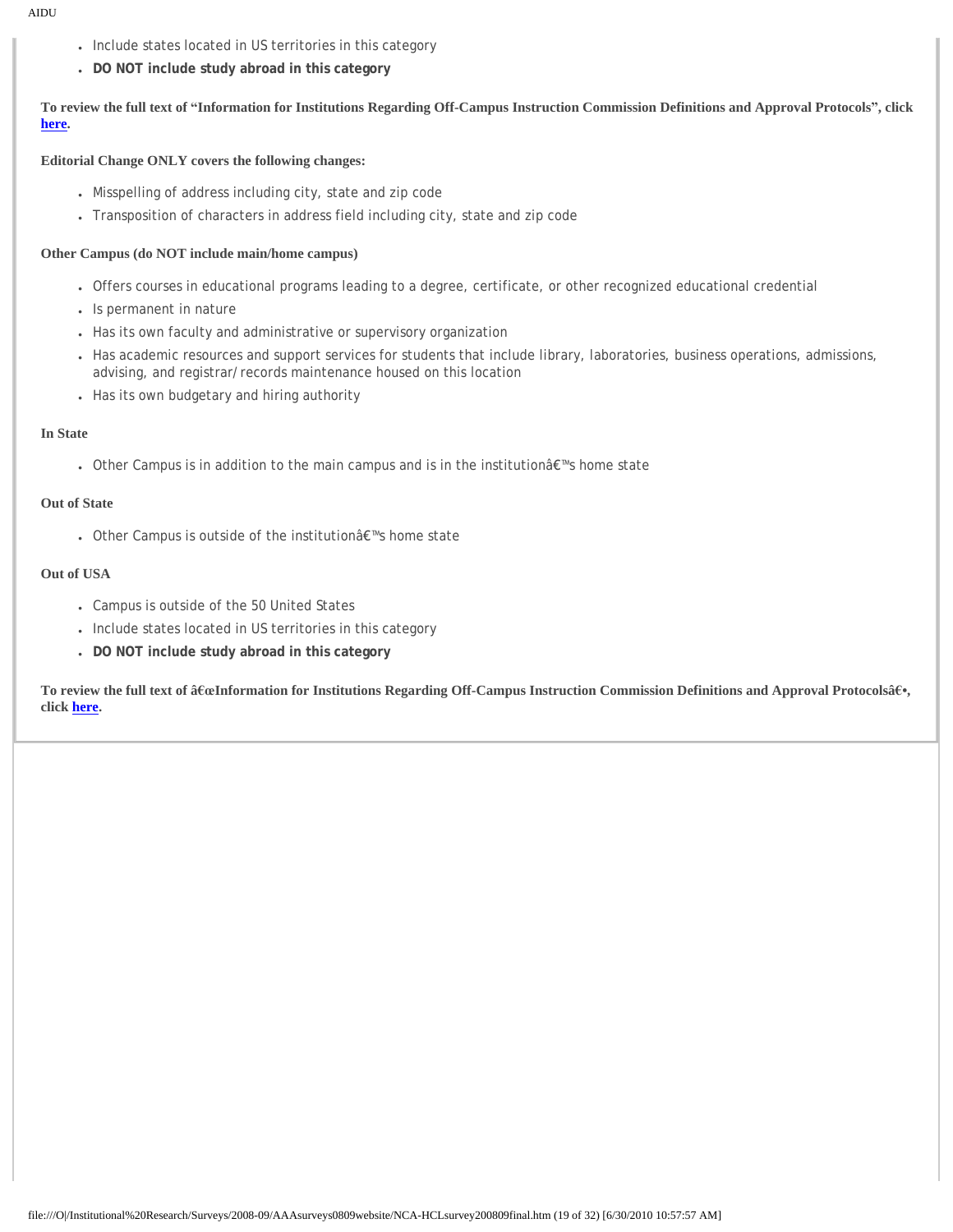## **Off Campus Activities - Sites**

#### **Instructions**

Direct questions regarding this section to Lil Nakutis at 800-621-7440Ã-113 or Inakutis@hlcommission.org

To ensure that students off-campus have consistent access to Title IV federal student aid, institutions should work closely with their Financial Aid Offices to ensure that information about off-campus activity is consistently reported to the U.S. Department of Education (â €œUSDEâ€œ) and to The Higher Learning Commission (â€œthe Commissionâ€œ or â€œHLCâ€œ). The Commission does not approve campuses, sites or course locations retroactively; therefore it is very important for institutions and the students they serve that institutions are very careful to seek approval well before any students matriculate at a new or relocated campus or site. The Commission will work with all institutions following these definitions and protocols to ensure that the USDE has the approvals and information from the Commission the USDE needs.

- Review current information for all Off-Campus Sites
- Verify that information displayed is correct. If it is not correct, changes must be made using the standard change process ❍ Minor editorial changes may be submitted using the Submit Editorial Change button
- Enter a headcount number for each site. Use the current or anticipated enrollment for the current year
	- o If the site is Inactive or Closed enter "0― for the headcount
	- ⊙ You will be prompted to enter a "Closed Date― if the site has closed
	- ❍ To activate a previously Inactive site enter a headcount
	- ❍ Inactive sites can be left Inactive for 2 consecutive years beginning September 2008
- To ADD previously unreported Sites, a request for approval of new campuses or sites must be submitted to The Higher Learning Commission - Additional charges may apply
- To ADD or DELETE Programs at a Site, use the Submit Program Changes button
	- ❍ Deletions will be accepted; additions will be reviewed and approved in a parallel process

#### **Note that definitions have changed from previous years. [Please read carefully.](javascript:scroll_flash())**

indicates items that have been completed

Definitions for this section can be found at the [bottom](javascript:scroll_flash()) of this page.

|             |  |  |  | City |  | Loc Name Status Opened Closed Address State Country Prog Title Programs | <b>Prev New Edit Prog</b><br>HC HC Chg Chg |  |  |
|-------------|--|--|--|------|--|-------------------------------------------------------------------------|--------------------------------------------|--|--|
| <b>None</b> |  |  |  |      |  |                                                                         |                                            |  |  |

## **Definitions**

**Site**

- A place where instruction is taking place and students can do one or more ofthe following:
	- ❍ Complete 50% or more of the courses leading to a degree program;
	- ❍ Complete a full degree program (degree site); or
	- ❍ Complete 50% or more of the courses leading to a Title IV eligible certificate
- Includes physical locations where students can complete a degree they began at another institution (known as a degree completion site) even if the degree completion program provides less than 50% of the courses leading to a degree program.
- There is no base or threshold number of students or distance from the main campus necessary for a physical site to qualify as site
- May provide access to instruction requiring students to be present at a physical location that receives Interactive TV, video, or online teaching
- Typically **does not** have a full range of administrative and student services on sitestaffed by the facility's personnel but rather such administrative and student services may be provided from the home or other campus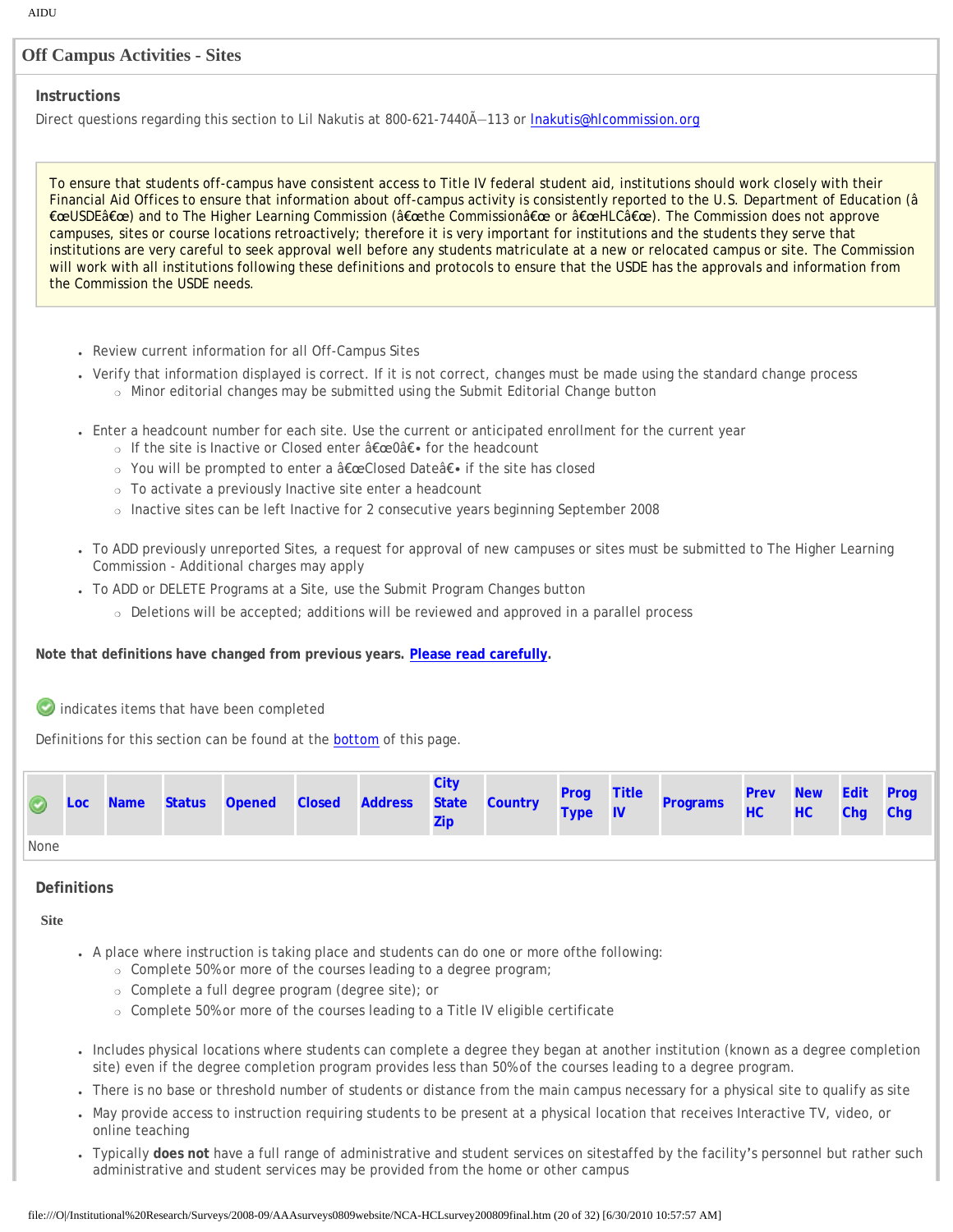#### **In State**

• Site is in the institution's home state

#### **Out of State**

• Site is outside the institution's home state

## **Out of USA**

- Site is outside of the 50 United States
- include states located in US territories in this category
- **Do Not** include study abroad in this category

#### **Status**

- . Active
	- $\circ$  Sites (50% or more of a degree program) that will be open or potentially open over the next two academic years
- Inactive
	- ❍ Sites not offering programs or not anticipated to be used after the next two academic years
- Closed
	- ❍ Sites that have not been used in the last four years and/or with NO plans to be used ever again

## **Editorial Change ONLY covers the following changes:**

- Misspelling of address including city, state and zip code
- Transposition of characters in address field including city, state and zip code

## **To review the full text of "Information for Institutions Regarding Off-Campus Instruction Commission Definitions and Approval Protocols", click [here](http://www.ncahlc.org/download/ApprovalOfOffCampusInstruction.pdf).**

#### **Site**

- A place where instruction is taking place and students can do one or more ofthe following:
	- ❍ Complete 50% or more of the courses leading to a degree program;
		- ❍ Complete a full degree program (degree site); or
	- ❍ Complete 50% or more of the courses leading to a Title IV eligible certificate
- Includes physical locations where students can complete a degree they began at another institution (known as a degree completion site) even if the degree completion program provides less than 50% of the courses leading to a degree program.
- There is no base or threshold number of students or distance from the main campus necessary for a physical site to qualify as site
- May provide access to instruction requiring students to be present at a physical location that receives Interactive TV, video, or online teaching
- Typically **does not** have a full range of administrative and student services on sitestaffed by the facilityâ€™s personnel but rather such administrative and student services may be provided from the home or other campus

#### **In State**

• Site is in the institution's home state

## **Out of State**

• Site is outside the institutionâ€<sup>™</sup>s home state

#### **Out of USA**

- Site is outside of the 50 United States
- include states located in US territories in this category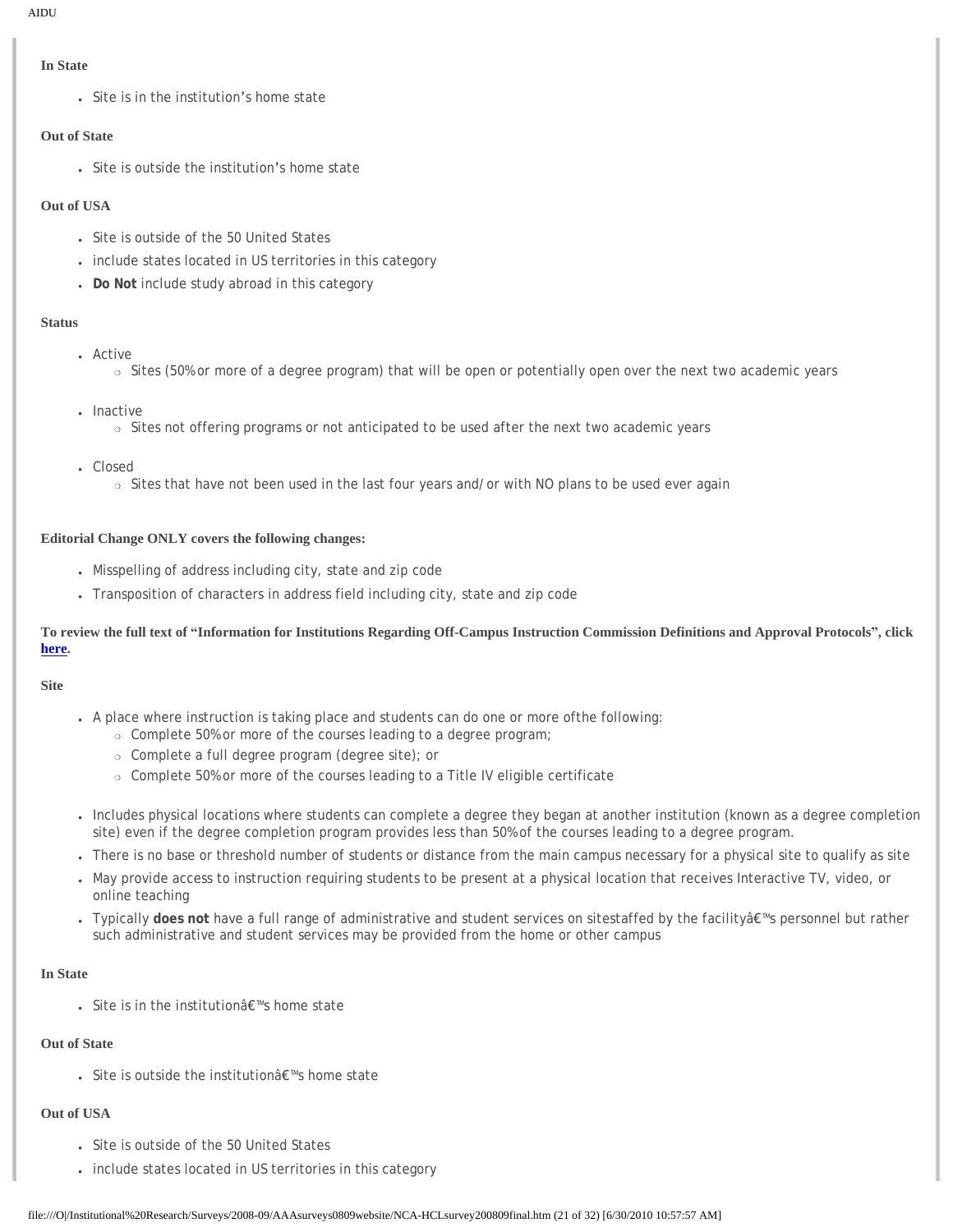● **Do Not** include study abroad in this category

#### **Status**

- Active
	- o Sites (50% or more of a degree program) that will be open or potentially open over the next two academic years
- Inactive ❍ Sites not offering programs or not anticipated to be used after the next two academic years
- Closed
	- ❍ Sites that have not been used in the last four years and/or with NO plans to be used ever again

## **Editorial Change ONLY covers the following changes:**

- Misspelling of address including city, state and zip code
- Transposition of characters in address field including city, state and zip code

**To review the full text of â€œInformation for Institutions Regarding Off-Campus Instruction Commission Definitions and Approval Protocolsâۥ, click [here](http://www.ncahlc.org/download/ApprovalOfOffCampusInstruction.pdf).**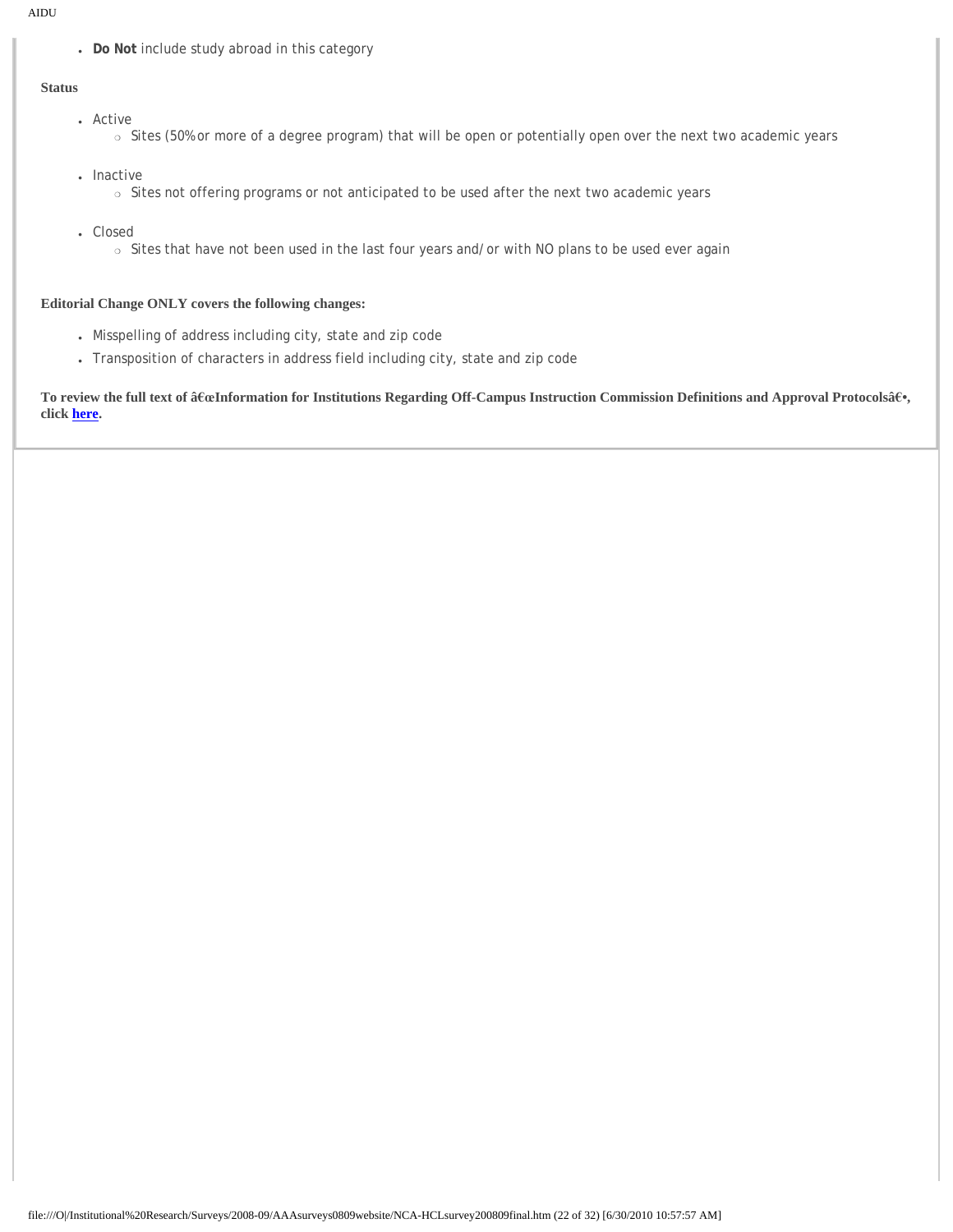# **Off Campus Activities - In State Course Locations**

## **Instructions**

Direct questions regarding this section to Lil Nakutis at 800-621-7440x113 or **Inakutis@hlcommission.org** 

- Report information current as of the **date of submission** of this Data Update
- Enter zero if there are no course locations
- $\bullet$  indicates items that have been completed

Definitions for this section can be found at the **bottom** of this page.

| vpe                                | Previous | <b>New</b> |
|------------------------------------|----------|------------|
| Number of Locations                |          |            |
| Total Headcount of these Locations |          |            |

## **Definitions**

## **In State Course Locations**

- Course location is in institution's home state
- Students can complete up to, but not including, 50% of a degree program
- Include locations for dual enrollment, if applicable
- Do not include non-credit courses

#### **Headcount**

- May be duplicated
- Is the sum of all headcount at all in-state course locations

## **In State Course Locations**

- Course location is in institution's home state
- Students can complete up to, but not including, 50% of a degree program
- Include locations for dual enrollment, if applicable
- Do not include non-credit courses

#### **Headcount**

- May be duplicated
- Is the sum of all headcount at all in-state course locations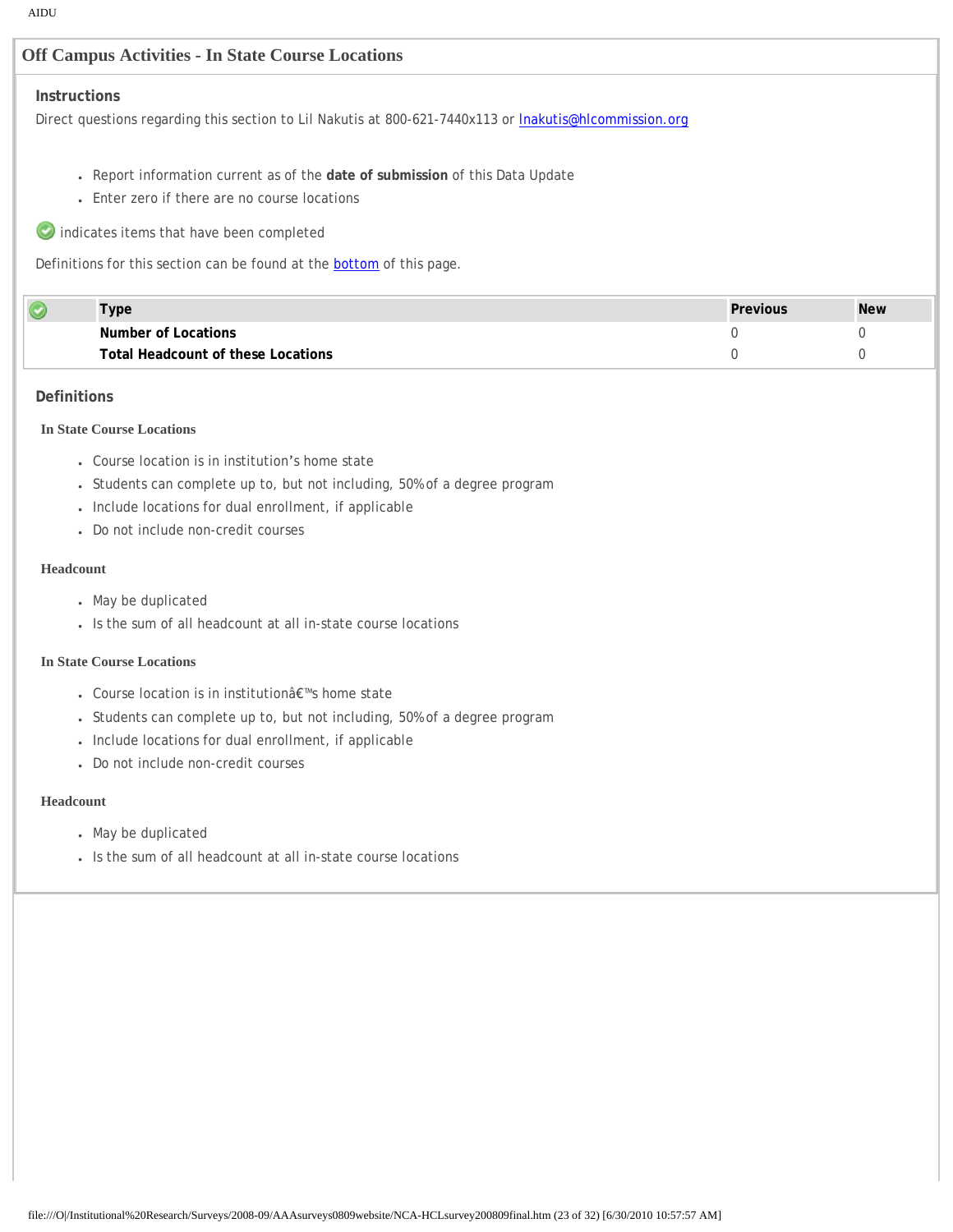# **Off Campus Activities - Out of State & Out of US Course Locations**

#### **Instructions**

Direct questions regarding this section to Lil Nakutis at 800-621-7440x113 or **Inakutis@hlcommission.org** 

To ensure that students off-campus have consistent access to Title IV federal student aid, institutions should work closely with their Financial Aid Offices to ensure that information about off-campus activity is consistently reported to the U.S. Department of Education (â €œUSDEâ€œ) and to The Higher Learning Commission (â€œthe Commissionâ€œ or â€œHLCâ€œ). The Commission does not approve campuses, sites or course locations retroactively; therefore it is very important for institutions and the students they serve that institutions are very careful to seek approval well before any students matriculate at a new or relocated campus or site. The Commission will work with all institutions following these definitions and protocols to ensure that the USDE has the approvals and information from the Commission the USDE needs.

- Review current information for all out-of-state and out-of-U.S. course locations (do not include Study Abroad)
- Verify that information displayed is correct. If it is not correct, changes must be made using the standard change process. ❍ Minor editorial changes may be submitted using the Submit Editorial Change button
- Enter new headcount numbers in the fields provided (headcount may be duplicated)
	- o If the course location is Inactive or Closed enter "0― for the headcount
		- $\circ$  You will be prompted to enter a "Closed Date― if the course location has closed
- To ADD previously unreported Course Locations, a request for approval of new campuses or sites must be submitted to The Higher Learning Commission. Additional charges may apply.

indicates items that have been completed

Definitions for this section can be found at the [bottom](javascript:scroll_flash()) of this page.

| $\circledcirc$ | Location | <b>Name</b> | <b>Status</b> | <b>Opened</b> | <b>Closed Address State Country</b> | City<br>Zip | <b>Courses</b> | <b>Prev</b><br>HC | <b>New</b><br>HC | Edit<br><b>Chg</b> |
|----------------|----------|-------------|---------------|---------------|-------------------------------------|-------------|----------------|-------------------|------------------|--------------------|
| None           |          |             |               |               |                                     |             |                |                   |                  |                    |

#### **Definitions**

#### **Course Location**

- Students can only complete less than 50% of a degree program
- May include places where high school students receive college instruction through dual enrollment arrangements
- Do not include places that offer only non-credit courses

#### **Out of State**

• Course location is outside of institution's home state

#### **Out of USA**

- Course location is outside of the 50 United States
- Include states located in US territories in this category
- **Do Not** include study abroad in this category

#### **Status**

- Inactive
	- ❍ Locations not offering programs or anticipated to be used after three or four academic years
- Closed
	- ❍ Locations that have not been used in the last four years and/or with NO plans to be used ever again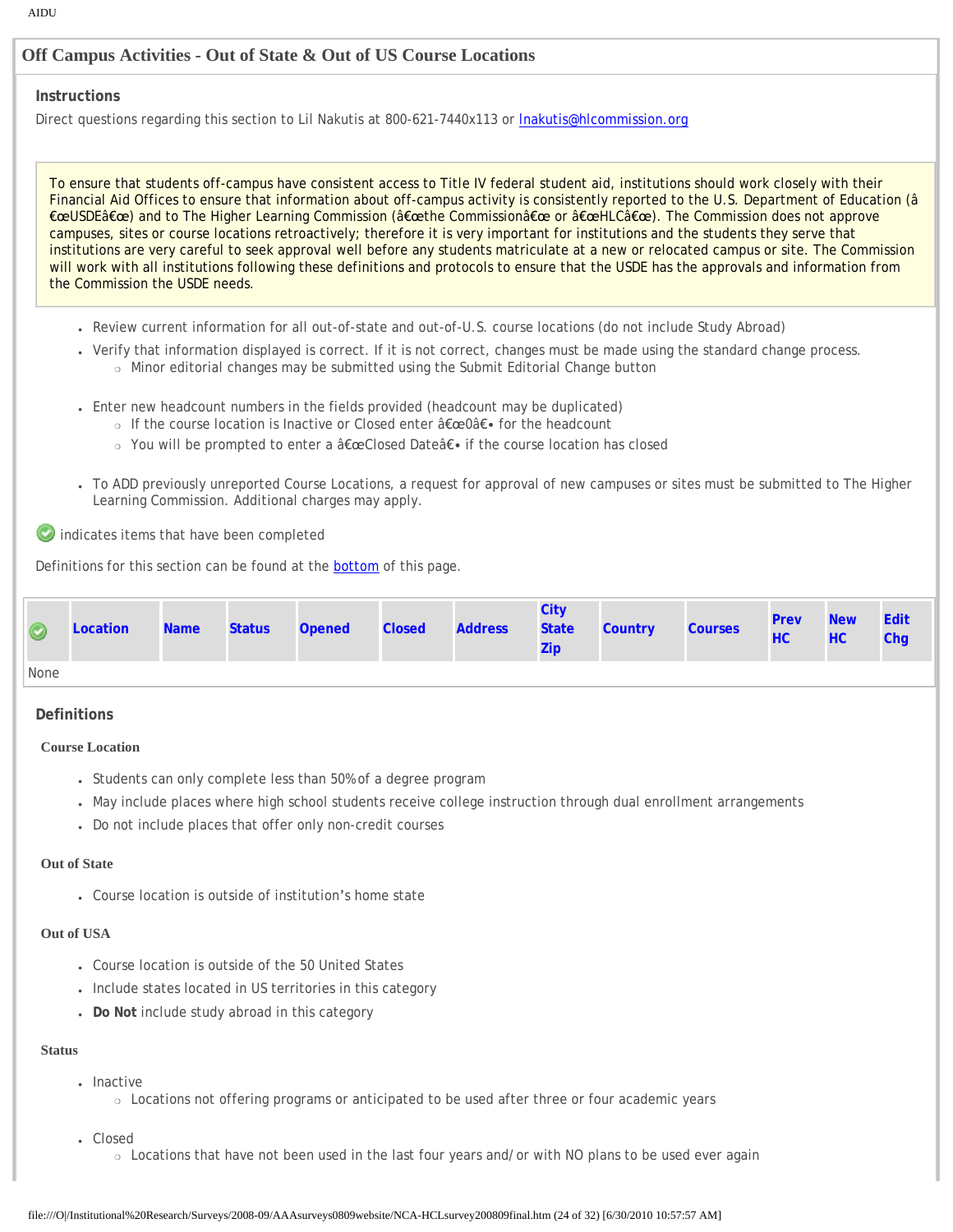#### **Editorial Change ONLY covers the following changes:**

- Misspelling of address including city, state and zip code
- Transposition of characters in address field including city, state and zip code

**To review the full text of "Information for Institutions Regarding Off-Campus Instruction Commission Definitions and Approval Protocols", click [here](http://www.ncahlc.org/download/ApprovalOfOffCampusInstruction.pdf).**

## **Course Location**

- Students can only complete less than 50% of a degree program
- May include places where high school students receive college instruction through dual enrollment arrangements
- Do not include places that offer only non-credit courses

#### **Out of State**

• Course location is outside of institution's home state

#### **Out of USA**

- Course location is outside of the 50 United States
- Include states located in US territories in this category
- **Do Not** include study abroad in this category

#### **Status**

- Inactive
	- ❍ Locations not offering programs or anticipated to be used after three or four academic years
- Closed
	- ❍ Locations that have not been used in the last four years and/or with NO plans to be used ever again

#### **Editorial Change ONLY covers the following changes:**

- Misspelling of address including city, state and zip code
- Transposition of characters in address field including city, state and zip code

**To review the full text of â€œInformation for Institutions Regarding Off-Campus Instruction Commission Definitions and Approval Protocolsâۥ, click [here](http://www.ncahlc.org/download/ApprovalOfOffCampusInstruction.pdf).**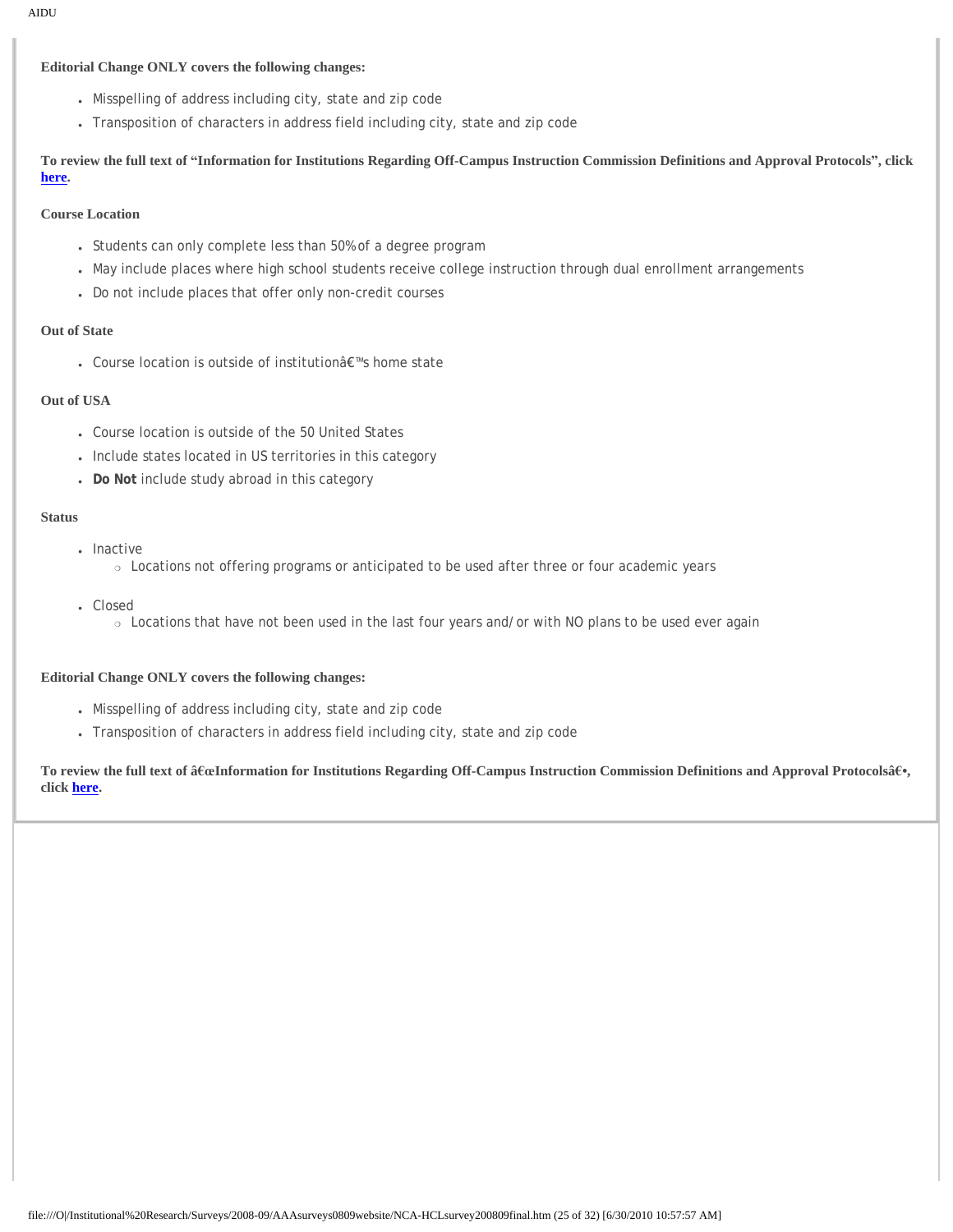# **Dual Enrollment**

## **Instructions**

Direct questions regarding this section to Lil Nakutis at 800-621-7440x113 or **Inakutis@hlcommission.org** 

- Report dual enrollment headcount from **Fall 2008**
- Headcount is unduplicated
- Enter zero for headcount if there is no dual enrollment
- indicates items that have been completed

Definitions for this section can be found at the [bottom](javascript:scroll_flash()) of this page.

| Type                                                                                                                                     | Previous | <b>New</b> |
|------------------------------------------------------------------------------------------------------------------------------------------|----------|------------|
| <b>Total Dual Enrollment Student Headcount</b>                                                                                           |          |            |
| Do any of your Dual Enrollment arrangements culminate in the granting of a degree while the<br>student is still enrolled in High School? |          | No.        |

#### **Definitions**

 $\overline{\mathbf{C}}$ 

#### **Dual Enrollment**

● Students are enrolled in high school simultaneous to earning college credit at your institution

## **Dual Enrollment**

● Students are enrolled in high school simultaneous to earning college credit at your institution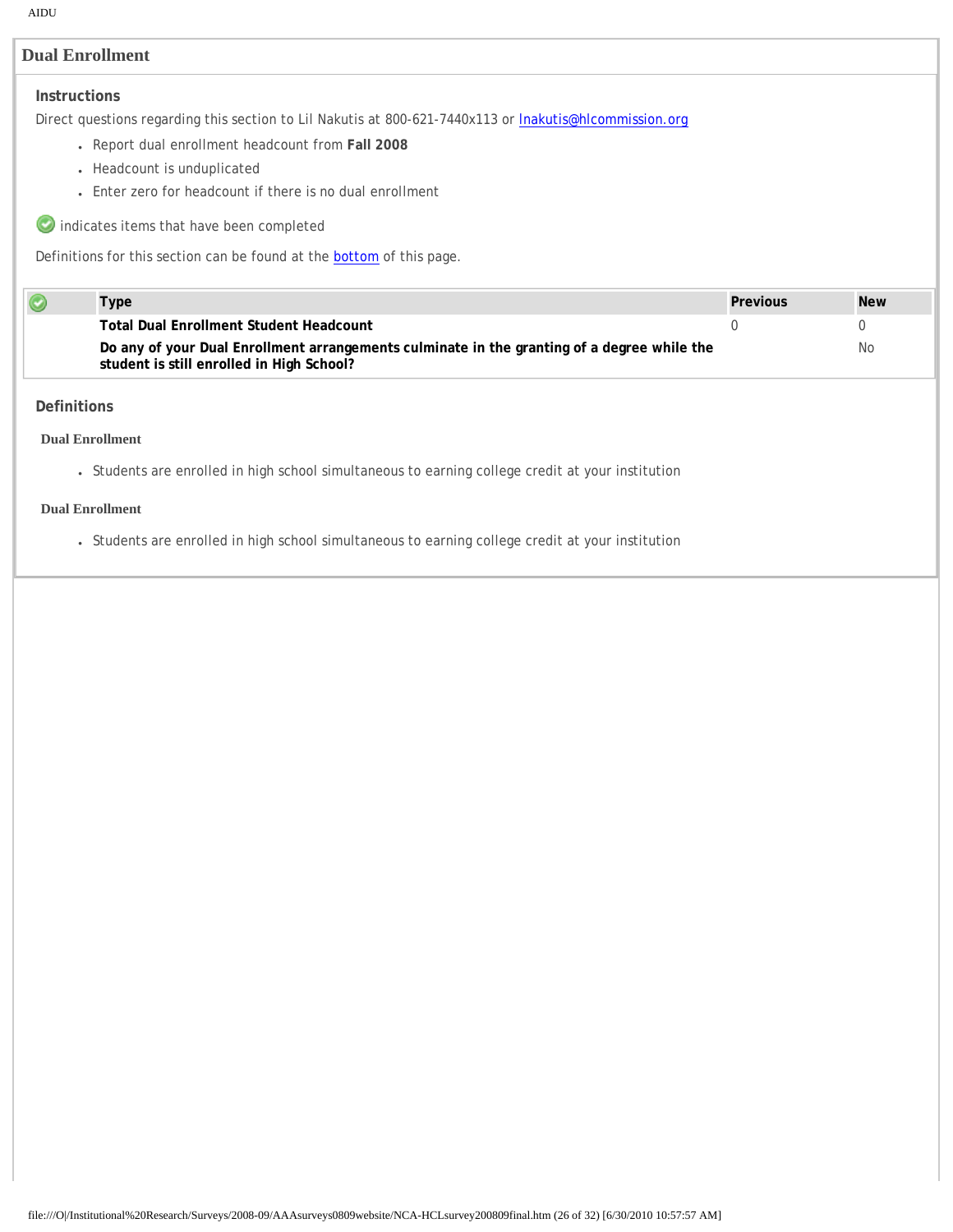# **Distance Education Programs**

#### **Instructions**

Direct questions regarding this section to Lil Nakutis at 800-621-7440x113 or **Inakutis@hlcommission.org** 

- Report information current as of the **date of submission** of this Data Update
- To Edit Previously Reported Distance Education Programs, click on the row of the course location you wish to edit
- Enter new headcount numbers in the fields provided (headcount is unduplicated)
- To Add Previously Unreported Distance Education Programs, click on the **Report New Program** button
- To Delete incorrect Previously Reported Distance Education Programs, click on the trash can icon located next to the Program's Name
- Report diploma programs that are offered in

#### [CIP-defined fields of study](http://nces.ed.gov/pubs2002/cip2000/)

- ❍ Typically these correspond to majors
- o Do not count sub-fields or concentrations within a major as separate programs

indicates items that have been completed

Definitions for this section can be found at the [bottom](javascript:scroll_flash()) of this page.

|      | <b>Name</b> | <b>Primary Modality</b> | <b>Previous HC</b> | <b>New HC</b> |
|------|-------------|-------------------------|--------------------|---------------|
| None |             |                         |                    |               |

#### **Definitions**

#### **Distance Education Program**

#### **NOTE - This is the HLC definition which is concerned with approval of programs as compared to the Federal definition which relates to Student Identity Verification only**

• Include degree, degree completion and certificate programs

Students can complete the **entire degree, degree completion or certificate**at a distance, except for the possibility of an orientation or proctored exams at a specific site

- The program is **asynchronous**
- The program is specifically and intentionally designed to be a distance program

#### **Program Name**

- Includes **both** the **degree level or certificate** and the CIP code **program** name
	- ❍ Example 1: a BA in English and a BA in Philosophy would be reported as two separate programs
	- ❍ Example 2: an AAS in Accounting and a Certificate in Accounting would be reported as two separate programs
	- ❍ Sample program name entries:
		- "Certificate in Accounting"
		- "AAS in Accounting"
		- "BA in English"
- List all programs separately following the preceding example

#### **Primary Modality**

• Select the dominant delivery method for the named program

#### **Distance Education Program**

**NOTE - This is the HLC definition which is concerned with approval of programs as compared to the Federal definition which relates to Student**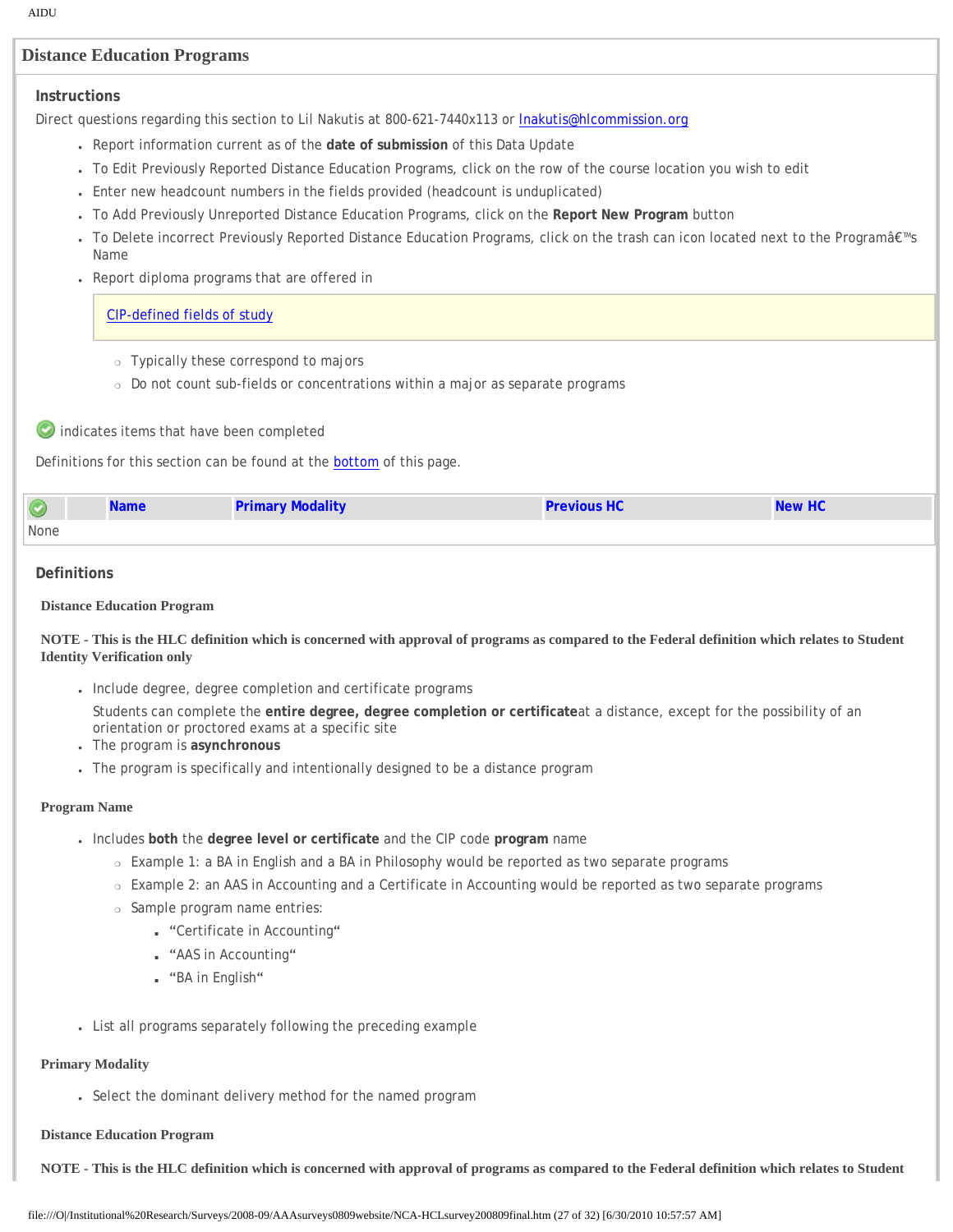## **Identity Verification only**

- Include degree, degree completion and certificate programs
- Students can complete the **entire degree, degree completion or certificate** at a distance, except for the possibility of an orientation or proctored exams at a specific site
- The program is **asynchronous**
- The program is specifically and intentionally designed to be a distance program

#### **Program Name**

- Includes **both** the **degree level or certificate** and the CIP code **program** name
	- ❍ Example 1: a BA in English and a BA in Philosophy would be reported as two separate programs
	- ❍ Example 2: an AAS in Accounting and a Certificate in Accounting would be reported as two separate programs
	- ❍ Sample program name entries:
		- "Certificate in Accounting"
		- â€œAAS in Accountingâ€œ
		- â€œBA in Englishâ€œ
- List all programs separately following the preceding example

## **Primary Modality**

• Select the dominant delivery method for the named program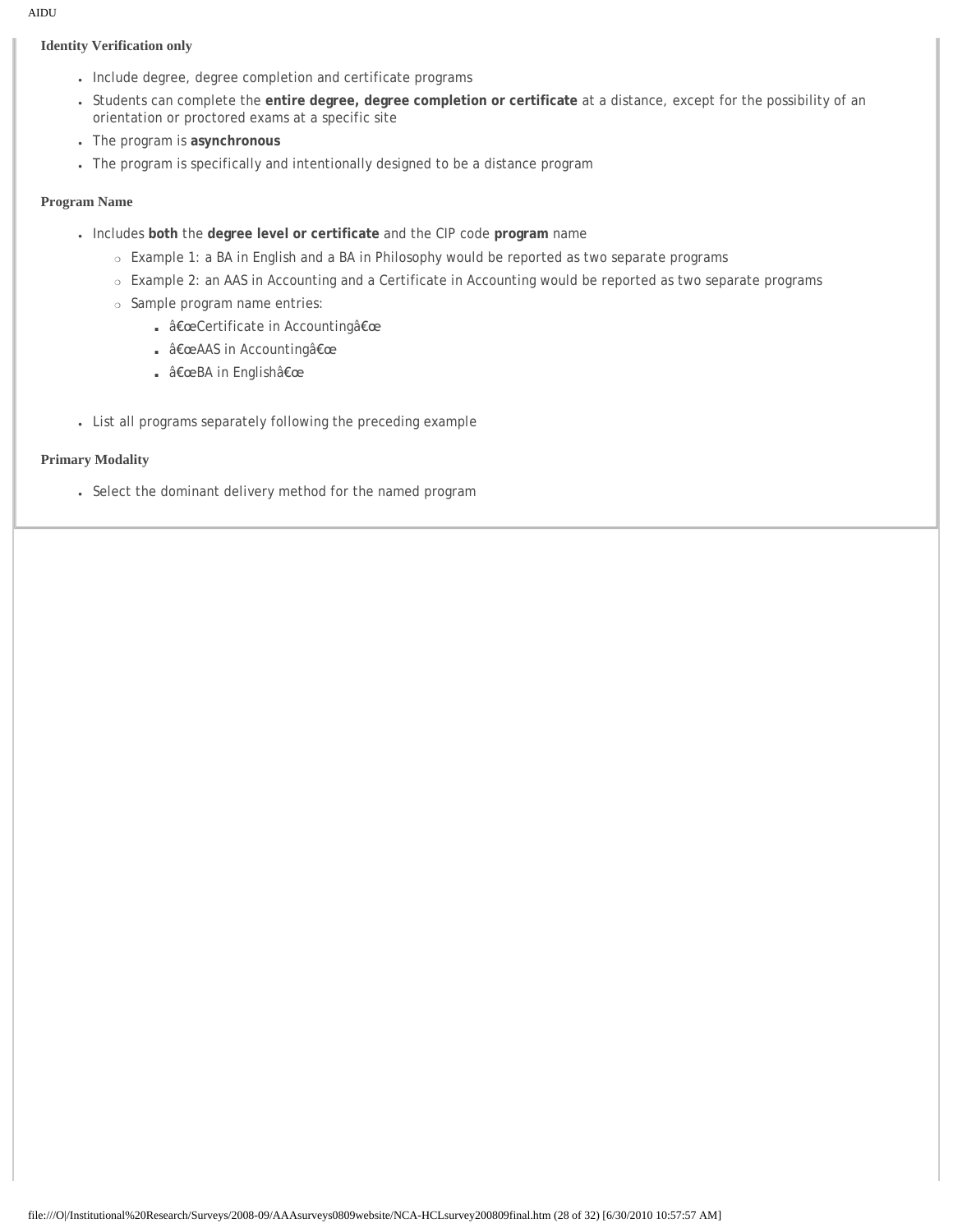| <b>AIDU</b>        |                                                                                                                                                               |                                                                                                              |                                                                                                              |                 |  |  |  |  |
|--------------------|---------------------------------------------------------------------------------------------------------------------------------------------------------------|--------------------------------------------------------------------------------------------------------------|--------------------------------------------------------------------------------------------------------------|-----------------|--|--|--|--|
|                    | <b>Contractual Relationships</b>                                                                                                                              |                                                                                                              |                                                                                                              |                 |  |  |  |  |
| Instructions       |                                                                                                                                                               |                                                                                                              |                                                                                                              |                 |  |  |  |  |
|                    |                                                                                                                                                               |                                                                                                              | Direct questions regarding this section to Lil Nakutis at 800-621-7440x113 or Inakutis@hlcommission.org      |                 |  |  |  |  |
|                    |                                                                                                                                                               |                                                                                                              |                                                                                                              |                 |  |  |  |  |
|                    | Report information from Fall 2008                                                                                                                             |                                                                                                              |                                                                                                              |                 |  |  |  |  |
|                    | To ADD a Contractual Relationship, click on the Report New Program button                                                                                     |                                                                                                              |                                                                                                              |                 |  |  |  |  |
|                    |                                                                                                                                                               | Enter headcount as Fall 2008 (headcount numbers unduplicated)<br>Report diploma programs that are offered in |                                                                                                              |                 |  |  |  |  |
|                    |                                                                                                                                                               |                                                                                                              |                                                                                                              |                 |  |  |  |  |
|                    | <b>CIP-defined fields of study</b>                                                                                                                            |                                                                                                              |                                                                                                              |                 |  |  |  |  |
|                    |                                                                                                                                                               | o Typically these correspond to majors                                                                       |                                                                                                              |                 |  |  |  |  |
|                    |                                                                                                                                                               |                                                                                                              | o Do not count sub-fields or concentrations within a major as separate programs                              |                 |  |  |  |  |
|                    |                                                                                                                                                               |                                                                                                              |                                                                                                              |                 |  |  |  |  |
|                    | indicates items that have been completed                                                                                                                      |                                                                                                              |                                                                                                              |                 |  |  |  |  |
|                    |                                                                                                                                                               | Definitions for this section can be found at the <b>bottom</b> of this page.                                 |                                                                                                              |                 |  |  |  |  |
|                    | <b>Name</b>                                                                                                                                                   | <b>Partner</b>                                                                                               | <b>Date Started</b>                                                                                          | <b>Total HC</b> |  |  |  |  |
| <b>None</b>        |                                                                                                                                                               |                                                                                                              |                                                                                                              |                 |  |  |  |  |
| <b>Definitions</b> |                                                                                                                                                               |                                                                                                              |                                                                                                              |                 |  |  |  |  |
|                    | <b>Contractual Relationships</b>                                                                                                                              |                                                                                                              |                                                                                                              |                 |  |  |  |  |
|                    |                                                                                                                                                               |                                                                                                              | Refers to relationships between the institution and a third party entity, i.e. the Contracted Partner        |                 |  |  |  |  |
|                    |                                                                                                                                                               |                                                                                                              | The relationship is defined through either a formal contract or informal working arrangements                |                 |  |  |  |  |
|                    | The Contracted Partner provides 50% or more of the academic content of one or more degree or Title IV eligible Certificate program<br>(s) at your institution |                                                                                                              |                                                                                                              |                 |  |  |  |  |
|                    |                                                                                                                                                               | • Your institution issues the degree or certificate                                                          |                                                                                                              |                 |  |  |  |  |
|                    |                                                                                                                                                               |                                                                                                              | The Contracted Partner does not provide a course delivery platform only                                      |                 |  |  |  |  |
|                    |                                                                                                                                                               | Do not include 2+2, clinicals or internships                                                                 |                                                                                                              |                 |  |  |  |  |
|                    | <b>Program Name</b>                                                                                                                                           |                                                                                                              |                                                                                                              |                 |  |  |  |  |
|                    |                                                                                                                                                               |                                                                                                              | . includes both the degree level or certificate and the CIP code program name                                |                 |  |  |  |  |
|                    |                                                                                                                                                               |                                                                                                              | ○ Example 1: a BA in English and a BA in Philosophy would be reported as two separate programs               |                 |  |  |  |  |
|                    |                                                                                                                                                               |                                                                                                              | ○ Example 2: an AAS in Accounting and a Certificate in Accounting would be reported as two separate programs |                 |  |  |  |  |
|                    |                                                                                                                                                               | o Sample program name entries:                                                                               |                                                                                                              |                 |  |  |  |  |
|                    |                                                                                                                                                               | . "Certificate in Accounting"                                                                                |                                                                                                              |                 |  |  |  |  |
|                    |                                                                                                                                                               | . "AAS in Accounting"                                                                                        |                                                                                                              |                 |  |  |  |  |
|                    | . "BA in English"                                                                                                                                             |                                                                                                              |                                                                                                              |                 |  |  |  |  |
|                    |                                                                                                                                                               | • List all programs separately following the preceding example                                               |                                                                                                              |                 |  |  |  |  |

# **Reporting the Relationship**

- Include the corporate name of the Contracted Partner, e.g., Wilson Consulting, Inc., Foreign University, Inc.
- If the agreement carries a title, include that title
- If you have contractual agreements for the same program but with more than one entity, each is separate entry
- If you have contractual agreements for different programs but with the same entity, each is separate entry

#### **Contractual Relationships**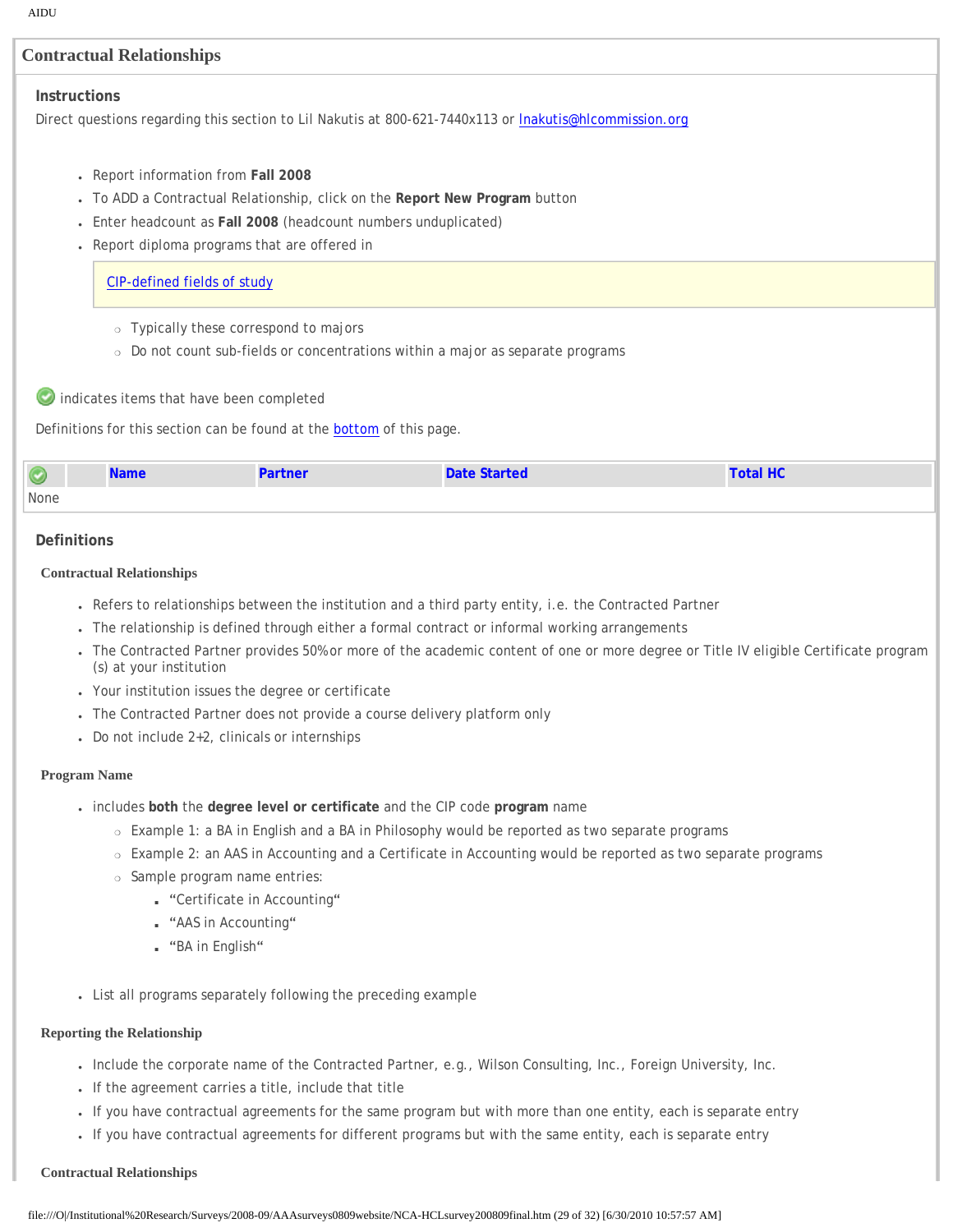- Refers to relationships between the institution and a third party entity, i.e. the Contracted Partner
- The relationship is defined through either a formal contract or informal working arrangements
- The Contracted Partner provides 50% or more of the academic content of one or more degree or Title IV eligible Certificate program (s) at your institution
- Your institution issues the degree or certificate
- The Contracted Partner does not provide a course delivery platform only
- $\cdot$  Do not include 2+2, clinicals or internships

# **Program Name**

- includes **both** the **degree level or certificate** and the CIP code **program** name
	- ❍ Example 1: a BA in English and a BA in Philosophy would be reported as two separate programs
	- ❍ Example 2: an AAS in Accounting and a Certificate in Accounting would be reported as two separate programs
	- ❍ Sample program name entries:
		- "Certificate in Accounting"
		- "AAS in Accounting"
		- â€œBA in Englishâ€œ
- List all programs separately following the preceding example

# **Reporting the Relationship**

- Include the corporate name of the Contracted Partner, e.g., Wilson Consulting, Inc., Foreign University, Inc.
- If the agreement carries a title, include that title
- If you have contractual agreements for the same program but with more than one entity, each is separate entry
- If you have contractual agreements for different programs but with the same entity, each is separate entry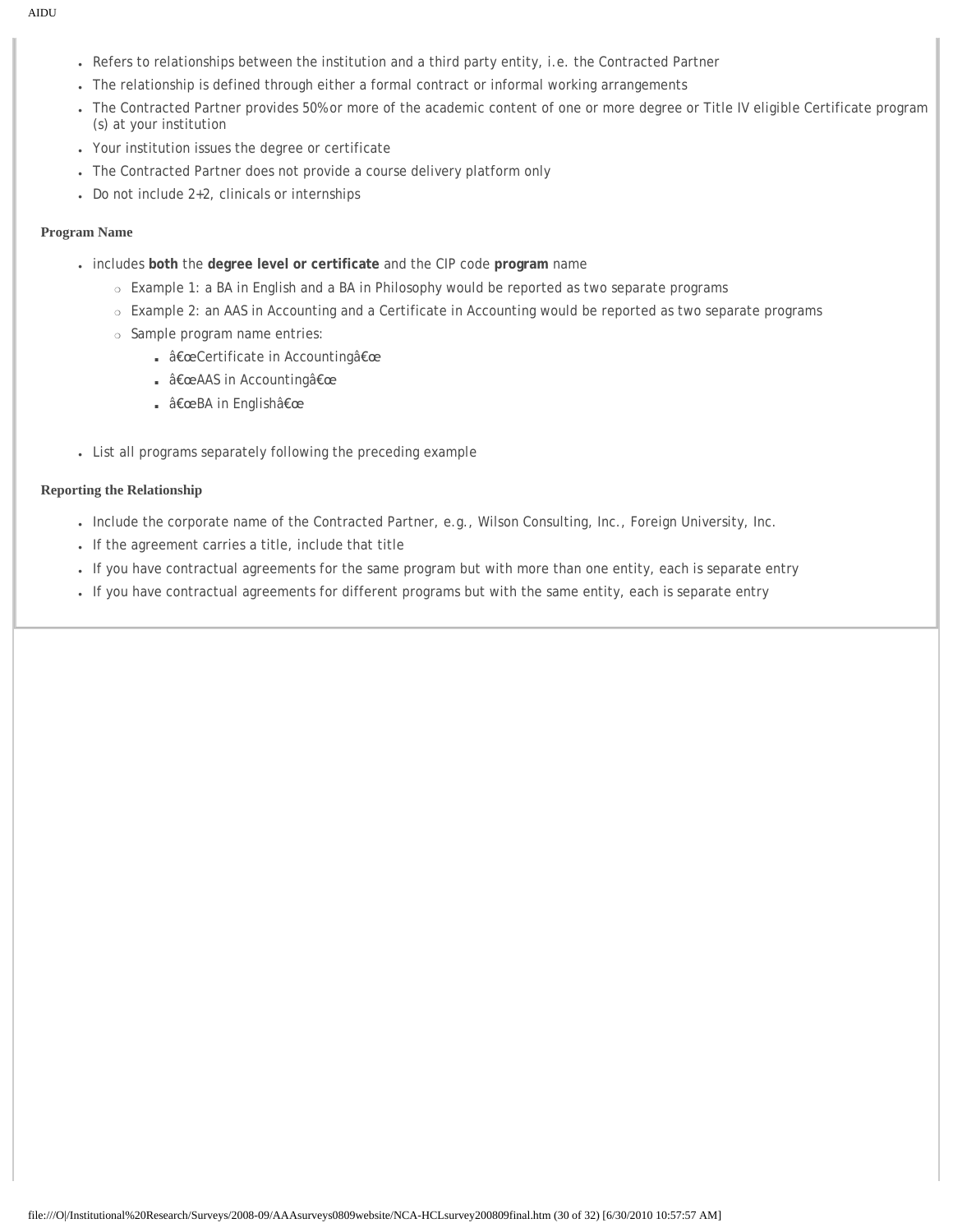|                                                                                              | <b>Dues Calculation from Reported Data</b>                            |                                                                                                                                                            |                                |                                                  |          |  |  |
|----------------------------------------------------------------------------------------------|-----------------------------------------------------------------------|------------------------------------------------------------------------------------------------------------------------------------------------------------|--------------------------------|--------------------------------------------------|----------|--|--|
| <b>Dues Calculation</b>                                                                      |                                                                       |                                                                                                                                                            |                                | <b>Reported Data</b><br>(from previous sections) |          |  |  |
|                                                                                              | Base Dues + FTE Dues                                                  | + Degree Site Dues                                                                                                                                         | <b>TOTAL</b>                   |                                                  |          |  |  |
| \$2500                                                                                       |                                                                       | + \$0.50 per FTE + \$75 x Total Number of Sites                                                                                                            | \$2500<br>+ \$0.50 per FTE     | <b>Reported Headcounts</b><br>(from HC Level)    |          |  |  |
|                                                                                              |                                                                       |                                                                                                                                                            | + \$75 x Total Number of Sites | Full-Time Undergraduate                          | 1636     |  |  |
|                                                                                              |                                                                       |                                                                                                                                                            |                                | Part-Time Undergraduate                          | 8        |  |  |
| <b>Estimated Dues Calculation</b>                                                            |                                                                       |                                                                                                                                                            |                                | <b>Full-Time Graduate</b>                        | 0        |  |  |
|                                                                                              | FTE = (Total Full-Time Headcount) + ((Total Part-Time Headcount) / 3) | Part-Time Graduate                                                                                                                                         | $\Omega$                       |                                                  |          |  |  |
| Your $FTE = 1638$                                                                            |                                                                       |                                                                                                                                                            |                                | Full-Time Post-Bacc 1st Professional             | $\Omega$ |  |  |
|                                                                                              |                                                                       | Total Number of Sites (W) = Degree Sites $+$ (Other Campuses x 10)                                                                                         |                                | Part-Time Post-Bacc 1st Professional 0           |          |  |  |
| Your $W = 0$                                                                                 |                                                                       |                                                                                                                                                            |                                | <b>Reported Off-Campus Activities</b>            |          |  |  |
| Dues Schedule:                                                                               |                                                                       |                                                                                                                                                            |                                | Number of Other Campuses                         | 0        |  |  |
| <b>Base Dues: \$2500</b>                                                                     |                                                                       | Number of Sites                                                                                                                                            | 0                              |                                                  |          |  |  |
|                                                                                              | FTE Rate: \$0.50 per FTE                                              |                                                                                                                                                            |                                |                                                  |          |  |  |
|                                                                                              | W Rate: \$75 x Total Number of Sites                                  |                                                                                                                                                            |                                |                                                  |          |  |  |
|                                                                                              |                                                                       | Estimated Dues Calculation = (Base Dues) + (Your FTE x FTE Rate) + (Your W x W Rate)                                                                       |                                |                                                  |          |  |  |
| Your Dues = $$3,319$                                                                         |                                                                       |                                                                                                                                                            |                                |                                                  |          |  |  |
|                                                                                              |                                                                       | Please DO NOT remit payment at this time.                                                                                                                  |                                |                                                  |          |  |  |
|                                                                                              |                                                                       | Your institution will be invoiced separately.                                                                                                              |                                |                                                  |          |  |  |
| If you require assistance with your dues calculation, please contact us at 800-621-<br>7440. |                                                                       |                                                                                                                                                            |                                |                                                  |          |  |  |
| <b>Notes</b>                                                                                 |                                                                       |                                                                                                                                                            |                                |                                                  |          |  |  |
|                                                                                              | this estimate                                                         | . This is your estimated dues calculation based on currently reported data<br>Changes submitted through the standard change processes are not reflected in |                                |                                                  |          |  |  |